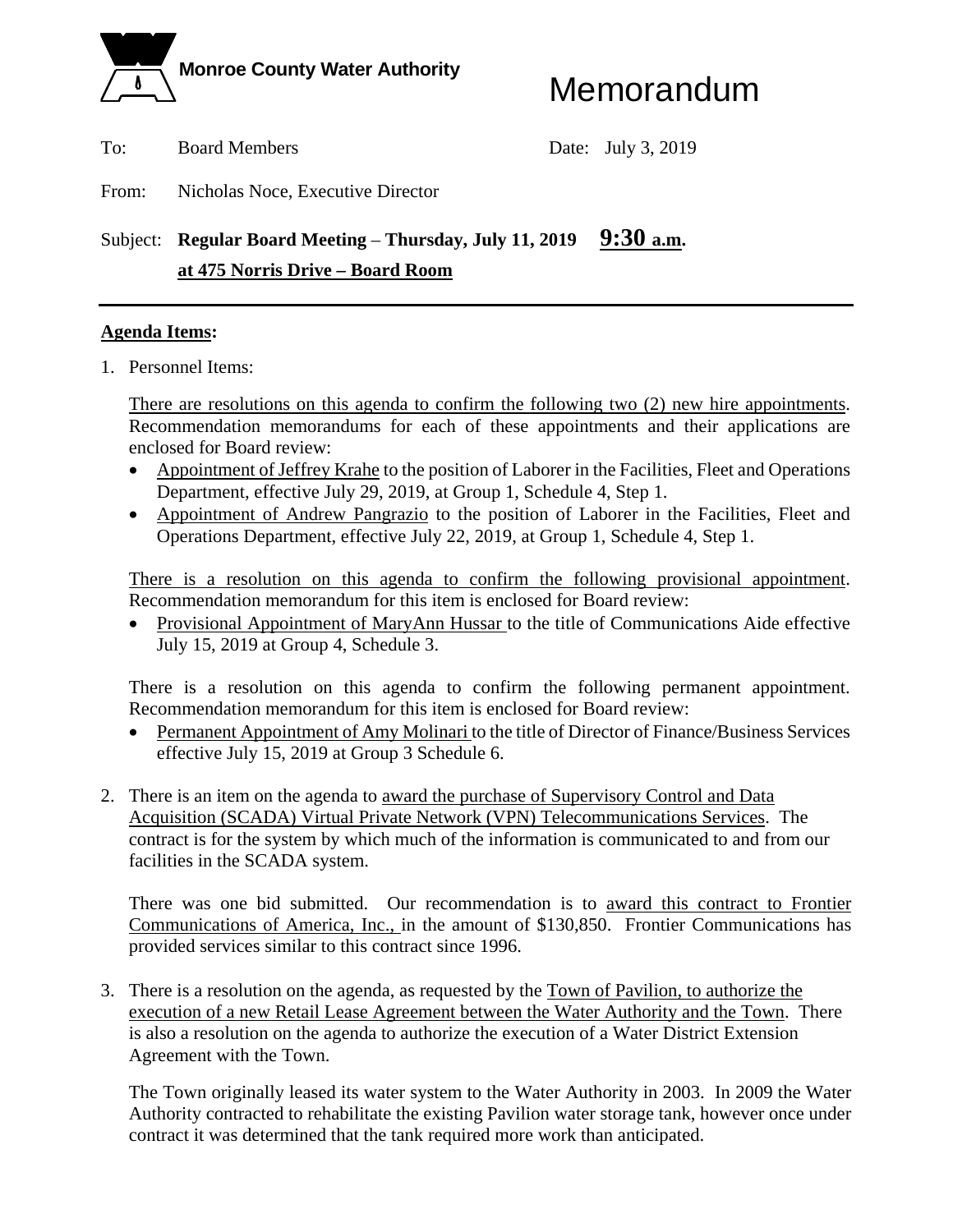# *Board Members - Regular Meeting – July 11, 2019*

 The investment into the rehabilitation of the existing tank was determined to be better utilized in funding a replacement water storage tank in this part of the water system.

 The Town had unsuccessfully tried to extend water districts in the higher elevations of the Town for several years. This was largely due to the need for a water storage tank to be constructed in order to serve these areas. The cost for a tank to be installed as part of a district made the extension of water unaffordable.

The funds budgeted for the Water Authority's replacement water storage tank will be applied to the funds raised by the Town's District, as well as other outside funding raised by the Town. This will allow for the construction of a new tank at a location that better serves the Water Authority and the community. The Town has requested a new Retail Lease Agreement with the Water Authority for a new 40-year term from the Effective Date of the Agreement to qualify for federal funding.

The second resolution requesting authorization to execute The Water District Extension Agreement, will allow the Water Authority to apply \$700,000 towards the construction of the new water storage tank project, which is the amount budgeted for the replacement of the existing tank.

4. There is an item on the agenda to award a contract for the Standby Generator Optimization – Phase 1 project. This contract includes the relocation of an existing 800 kW generator to Lee Road Pump Station, and associated electrical improvements. There were five bids submitted. Our recommendation is to award this unit price contract to Concord Electric Corporation for the bid amount of \$243,000.

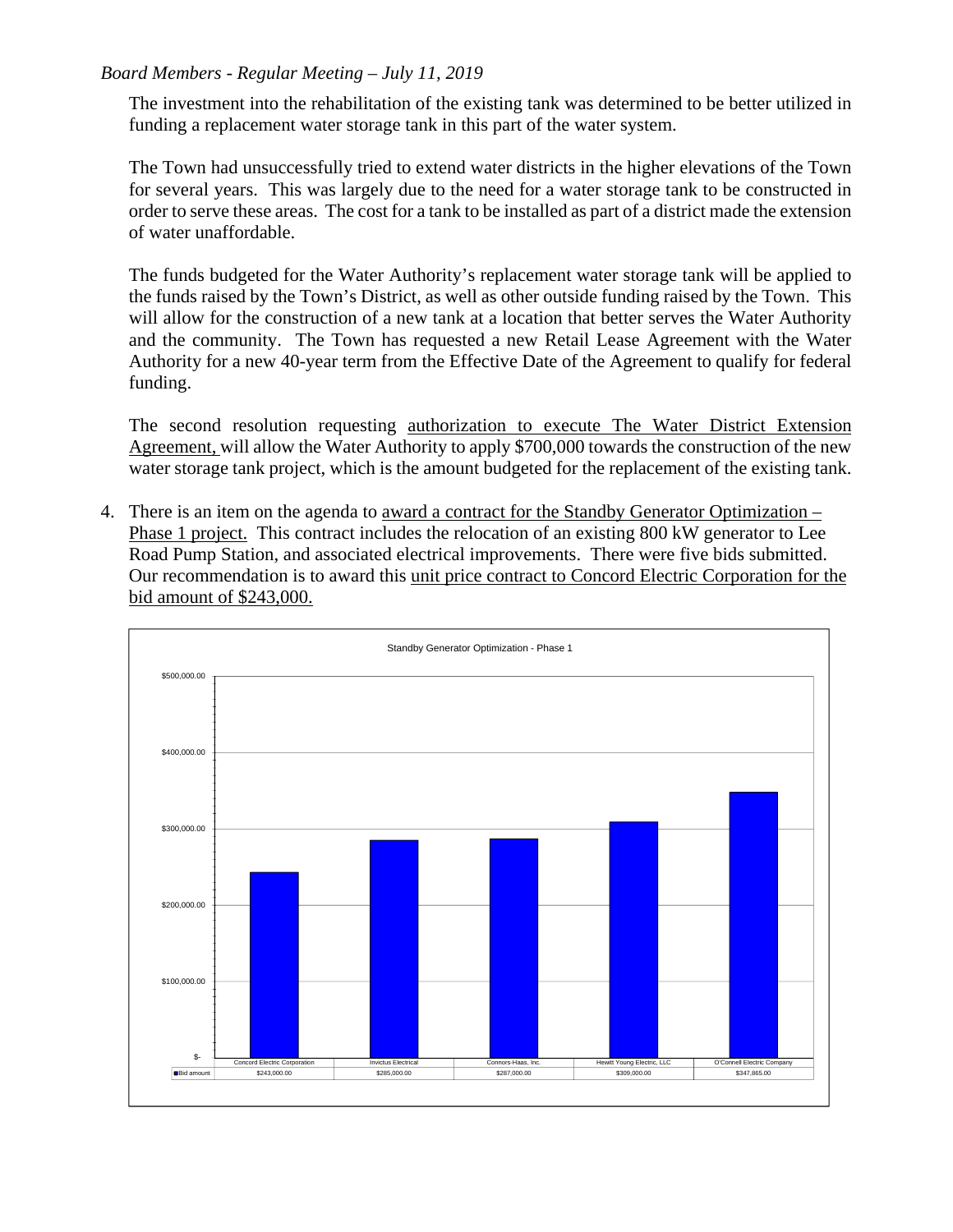# *Board Members - Regular Meeting – July 11, 2019*

- 5. There is an item on the agenda to authorize the purchase of three (3) replacement Overhead Doors. We are requesting approval to award this re-bid contract to the low responsive responsible bidder Alliance Door Inc., in the bid amount of \$18,817.
- 6. There is an item on the agenda to authorize multiple change orders to the Agreement with Crosby-Brownlie, Inc. (Crosby-Brownlie) for construction of the Scrubber Installation at the Shoremont Water Treatment Plant project. Work associated with the change orders consists of disposal of additional liquid caustic waste, and removal and disposal of previously unknown solidified caustic waste that was discovered in the scrubber equipment. The work required to remove the previously unknown solidified caustic waste will be performed by the contractor on a time and materials basis. The actual total cumulative change order amount is not known at this time but is estimated to range from \$20,000 up to a maximum of \$30,000, which is approximately 19-percent of the original contract value of \$157,000.
- 7. There are two (2) resolutions on the agenda for requesting standardization on the following items:
	- Watson Marlow Chemical Metering Pumps
		- ‐ Watson Marlow Fluid Technology Group (Watson Marlow) chemical pumps are used for the Authority's large liquid chemical storage and feed systems primarily located at the Shoremont and Webster Water Treatment Plants, Denise and Parrish Reservoirs, and other select large booster pumping stations and storage facilities. There are various renewal and replacement projects planned over the next few years, specifically for our sodium hypochlorite disinfection chemical systems at the Shoremont Water Treatment Plant and Denise Reservoir, which will require purchase of approximately 20 pumps for a total cost of approximately \$160,000.

Staff has determined that Watson Marlow chemical pumps provide the most durable, reliable, and cost efficient equipment for the Authority's large chemical systems for the reasons detailed in the attached July 1, 2019 memorandum from Christopher LaManna, Director of Production and Transmission.

- Blue-White Chemical Pumps for BPS and Tank Sites
	- ‐ Blue-White Industries, LTD (Blue-White) chemical pumps for the Authority's small liquid chemical storage and feed systems primarily located at our remote booster pumping stations and storage facilities, and select systems located at our water treatment plants.

Staff has determined that Blue-White chemical pumps provide the most durable, reliable, and cost efficient equipment for the Authority's small chemical systems for the reasons detailed in the attached July 1, 2019 memorandum from Christopher LaManna, Director of Production and Transmission.

- 8. There is a resolution on the agenda to authorize payment to Tully Rinckey, PLLC Atty. for professional legal services in the total amount of \$17,993.
- 9. There is an item on the agenda from the IT Department requesting authorization to purchase approximately 10-12 Servers under the NYS OGS Umbrella Hardware Contract 73600 – Award 22802 at an estimated total cost of \$50,000.
- 10. The Authority's standard procurement compliance resolution.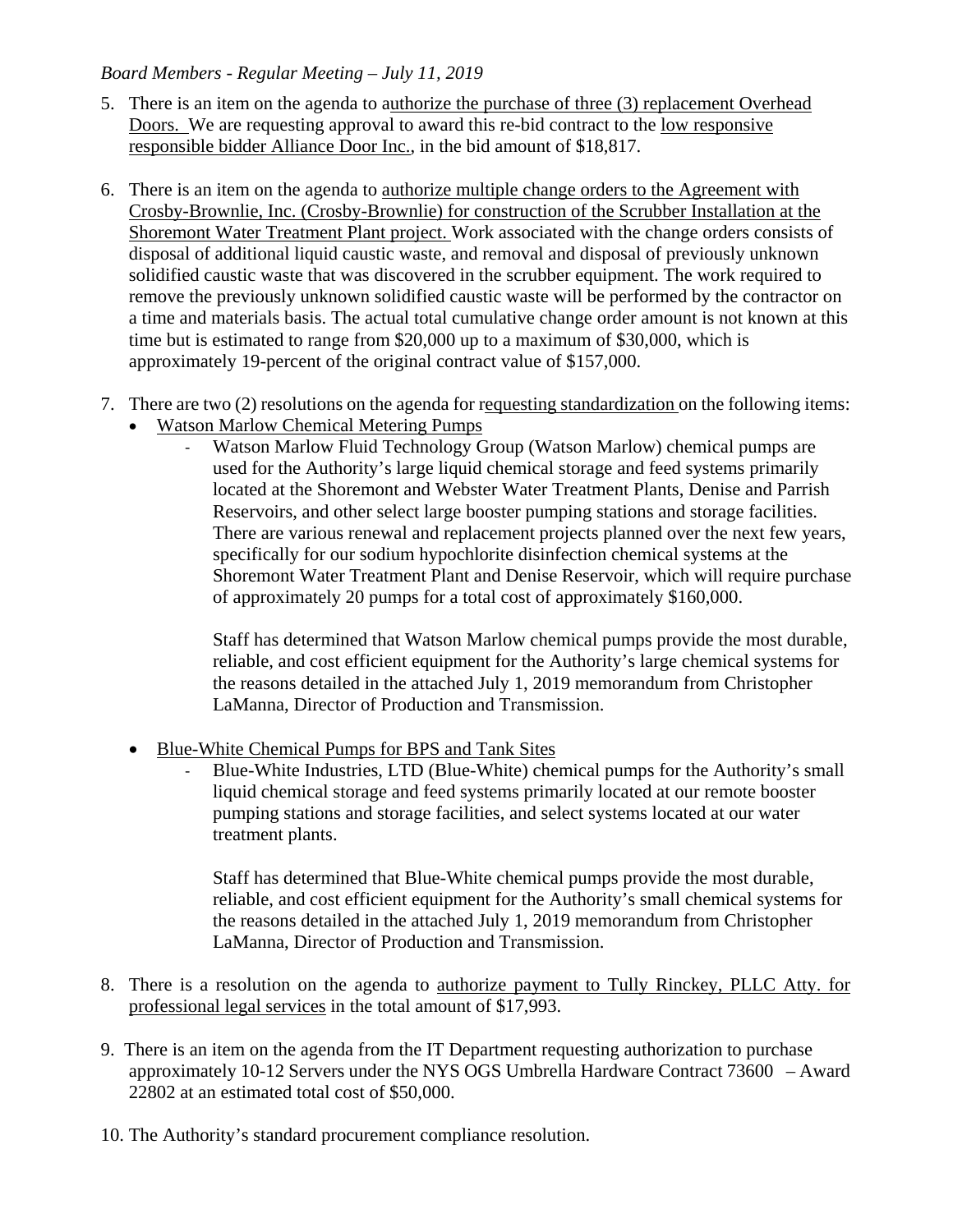# *Board Members - Regular Meeting – July 11, 2019*

## *GOVERNANCE COMMITTEE REPORTING*

- 11. The Authority's Governance Committee met on June 27, 2019, and with their review and recommendation there are resolutions to readopt the following policies, all enclosed for full Board review:
	- Readopt the Policy Regarding Service Awards Program, as presented.
	- Readopt the Food Expenditure and Reimbursement Policy, as presented.
	- Readopt the Travel and Expense Reimbursement Policy, as presented.
	- Readopt Policy Regarding Time & Attendance for Management Employees as presented.
	- Readopt Policy Regarding Compensation and Reimbursement for Management Employees as presented.
	- Readopt Policy Regarding Acquisition and Assignment of Mobile Communications Devices, as presented.
	- Readopt the Whistleblower Policy, as presented.

# *There may be additional items placed on the agenda not finalized for this mailing.*

# **Board Discussion / Notification Items:**

- $\triangleright$  There will be a short presentation to the Members before the start of the general business section of the meeting by Mr. Matt Hurlbutt, President & CEO Greater Rochester Enterprise (GRE).
- $\triangleright$  There may be an Executive Session prior to the close of the Regular Meeting pursuant to Section 105(1)(f) of the New York Public Officers Law in order to discuss employment matters of particular people.
- $\triangleright$  In Board folders for review:
	- Any other routine monthly informational reports and/or updates.

# *There may be additional items presented for discussion and/or notification.*

**Enclosures** 

cc: Department Heads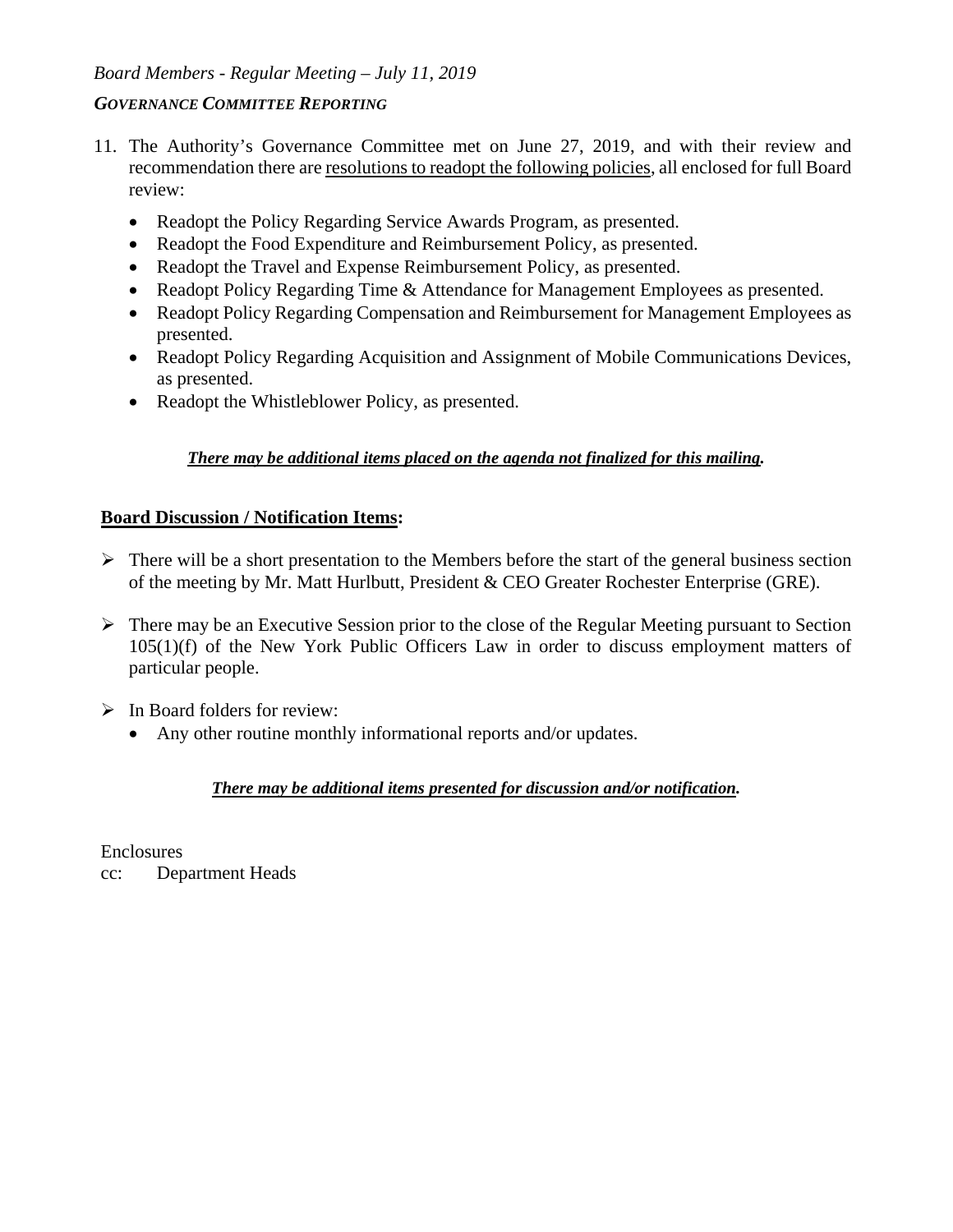

**Monroe County Water Authority** 

# Memorandum

| Subject: | <b>Recommendation for Bid Award</b><br><b>July 11, 2019 Board Meeting</b> | Copies: |                  |
|----------|---------------------------------------------------------------------------|---------|------------------|
| From:    | Karin Anderson                                                            |         | File: WA 051914  |
| To:      | <b>Raymond Benshoff</b>                                                   |         | Date: 06/24/2019 |

Bid packages were sent to three vendors; one bid was received on June 14, 2019, for Overhead Door Replacements RE-BID. The low responsive, responsible bidder is Alliance Door in the amount of \$18,817. This amount includes the installation of three new overhead garage door replacements at our East Side Operations Center.

I recommend that the bid be awarded to the low responsive, responsible bidder.

 $/ka$ 

(Dis)Approved by

(Dis)Approved by

**Department Head** 

 $\mathcal{O}$ .

 $\Delta \bm{D}$ 

Date

Date

(Dis)Approved by

(Dis)Approved by

**Executive Assistant/Board** 

**Purchasing Manage** 

**Executive Director** 

Date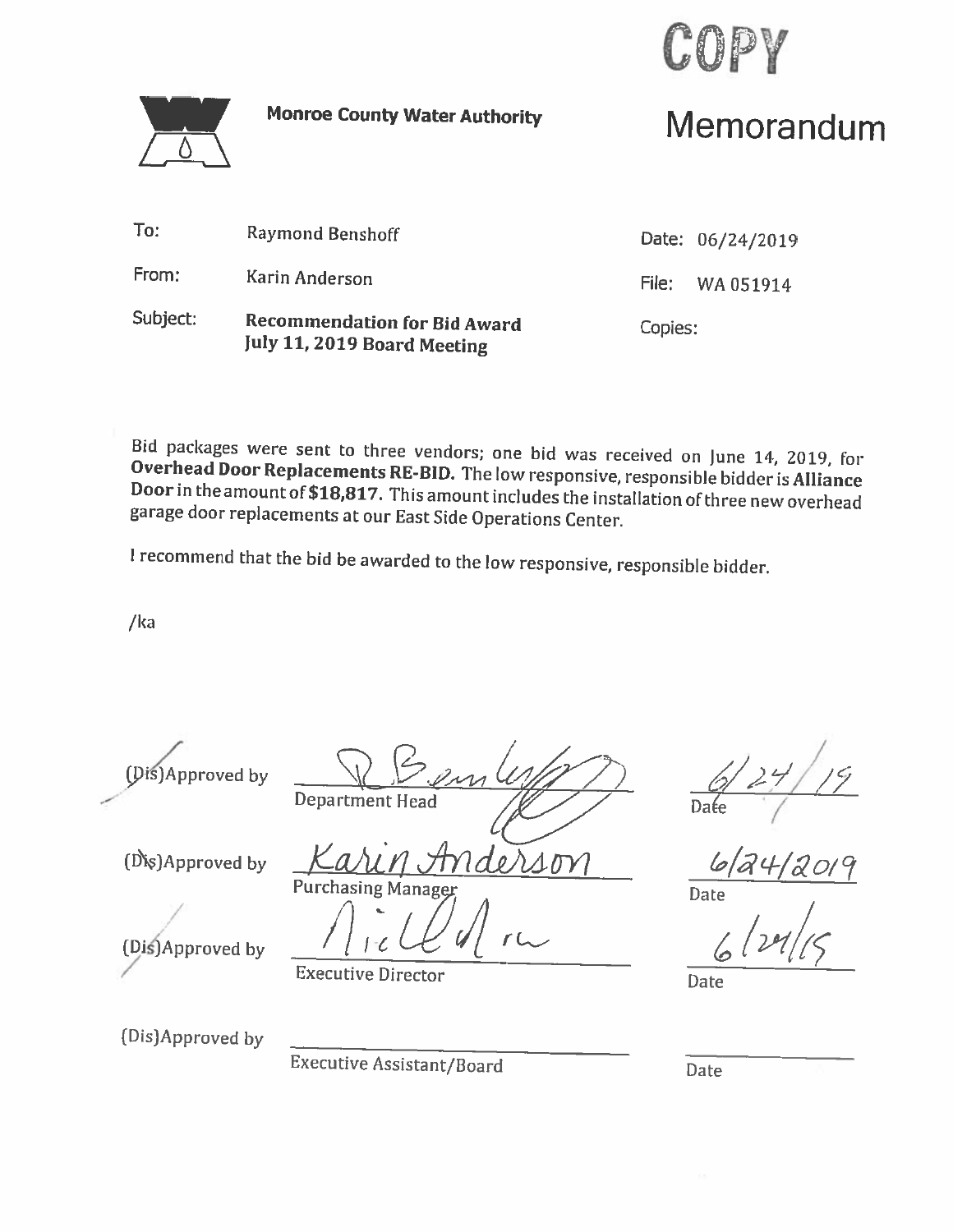



| To:   | Karin Anderson, Purchasing Agent                                                               | Date:   | July 1, 2019                                                      |
|-------|------------------------------------------------------------------------------------------------|---------|-------------------------------------------------------------------|
| From: | Chris LaManna, P.E., Director of Production and Transmission                                   | File:   | 17-S01#3                                                          |
|       | Subject: July 11, 2019 Board Meeting - Agenda Item<br>Standby Generator Optimization - Phase 1 | Copies: | N. Noce<br>M. Hussar<br>R. Cleveland<br>D. Driffill<br>S. Verdine |

Attached are the results of the bid opening on June 12, 2019, for the above project. The unit price contract involves the relocation of an existing 800 kW generator to Lee Road Pump Station and associated electrical improvements. There were five bidders submitting bids ranging from \$243,000 to \$347,865. The Engineer's estimate was \$330,000. A bid tabulation sheet is included as Attachment A. Concord Electric Corporation submitted the lowest bid.

There were informalities in Concord Electric Corporation's bid; however, these informalities did not affect the ranking.

Also attached to this memo (Attachment B) is a recommendation of award letter from Arcadis, the Authority's consultant for this project. Arcadis recommends awarding to Concord Electric Corporation.

Based on Arcadis' review of the bids, low bidder's qualifications, and Arcadis' recommendation of award, it is our recommendation that the Board authorize the Executive Director to award this unit price contract to the lowest responsive, responsible bidder, Concord Electric Corporation for the bid amount of \$243,000.

(Dis) Approved by:

Production and Transmission

 $7/19$ <br>Date

(Dis) Approved by:

rderson **Purchasing Agent** 

<u>1201</u>9

(Dis) Approved by:

(Dis) Approved by:

Secretary to the Authority

**Executive Director** 

Date

Date

**Attachments: Bid Tabulation Sheet** Arcadis' Recommendation Letter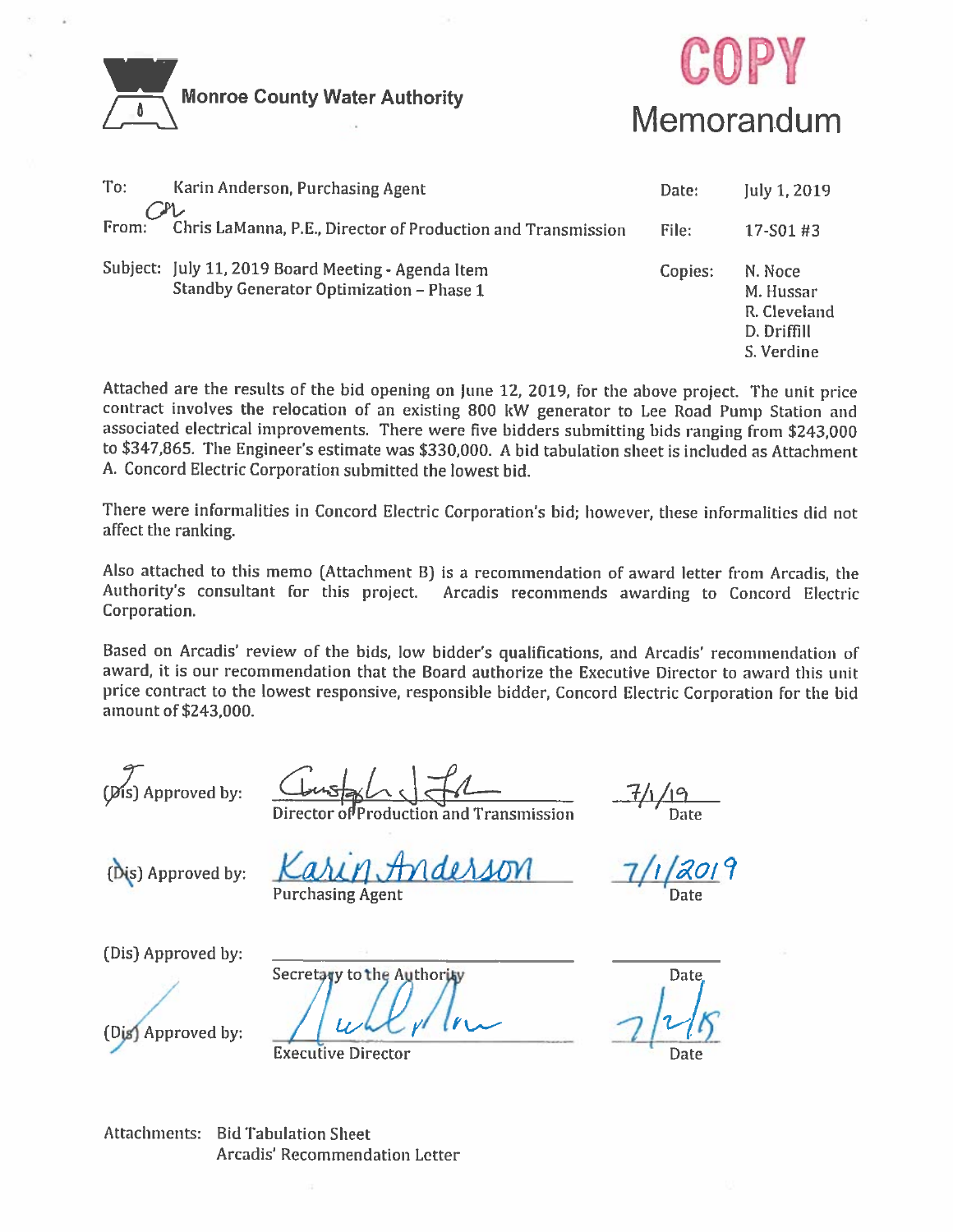# **Attachment A**

**Bid Tabulation**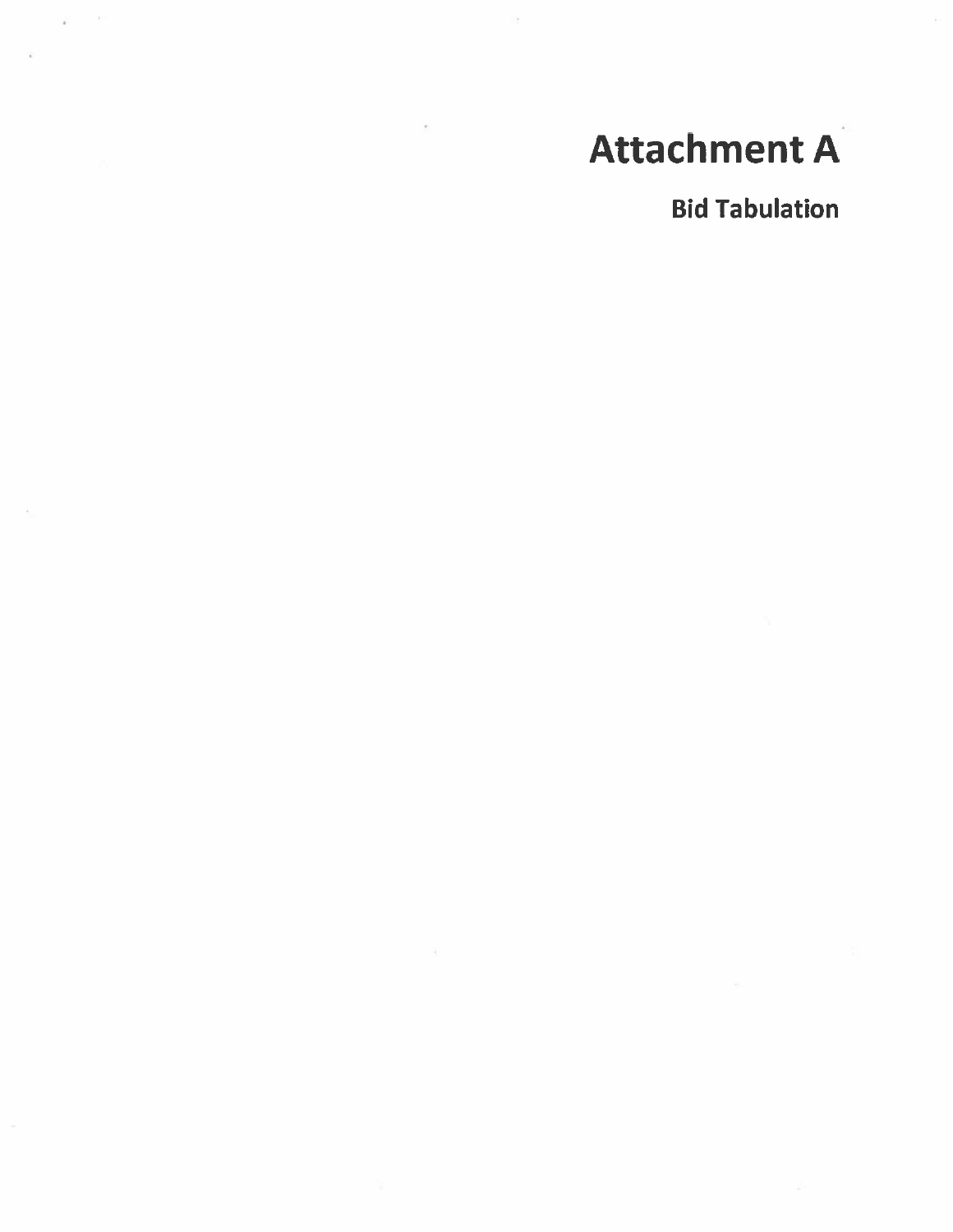

I certify that this tabulation is a true representation of bids received on June 12, 2019 at 3:00 p.m. for this project

**Monroe County Water Authority Standby Generator Optimization - Phase 1 Tabulation of Bids** 

Eng. No.: 17-803 Auth. No.: 281-600 Bid Opening: June 12, 2019

|                    | <b>BID ITEMS</b>             |               | <b>Engineer's Estimate</b>  |              | <b>Concord Eactric Corporation</b><br>705 Maple St.<br>Rochester, NY 14610<br>(585) 242-8680 |              | <b>Invictos Electrical</b><br>1939 Bennett Rd, Suite 7<br><b>Victor, NY 14584</b><br>(586) 857-1184 |              | Connors-Hase, Inc.<br>6337 Dean Parkway<br>Ontario, NY 14519<br>(585) 265-1810 |              | Hewitt Young Electric, LLC<br><b>645 Macio St.</b><br>Rochester, NY 14611<br>(585) 288-4480 |              | <b>O'Connell Electric Company,</b><br>ing.<br>830 Phillips Rd.<br>Victor, NY 14554<br>(585) 924-2176 |              |
|--------------------|------------------------------|---------------|-----------------------------|--------------|----------------------------------------------------------------------------------------------|--------------|-----------------------------------------------------------------------------------------------------|--------------|--------------------------------------------------------------------------------|--------------|---------------------------------------------------------------------------------------------|--------------|------------------------------------------------------------------------------------------------------|--------------|
| <b>ITEM</b><br>NO. | <b>DESCRIPTION</b>           | I QTY I UNITS | <b>UNIT</b><br><b>PRICE</b> | <b>TOTAL</b> | <b>UNIT</b><br><b>PRICE</b>                                                                  | <b>TOTAL</b> | <b>UNIT</b><br><b>PRICE</b>                                                                         | <b>TOTAL</b> | <b>UNIT</b><br><b>PRICE</b>                                                    | <b>TOTAL</b> | <b>UNIT</b><br><b>PRICE</b>                                                                 | <b>TOTAL</b> | <b>UNIT</b><br>PRICE                                                                                 | <b>TOTAL</b> |
| A1                 | <b>MOBILIZATION</b>          | LS            | \$10,000.00                 | \$10,000,00  | \$10,000,00                                                                                  | \$10,000.00  | \$10,000,00                                                                                         | \$10,000.00  | \$10,000.00                                                                    | \$10,000.00  | \$10,000.00                                                                                 | \$10,000.00  | \$10,000.00                                                                                          | \$10,000.00  |
| A2                 | WEBSTER WTP WORK             | LS            | \$42,000.00                 | \$42,000.00  | \$47,000.00                                                                                  | \$47,000,00  | \$72,000.00                                                                                         | \$72,000.00  | \$60,000,00                                                                    | \$50,000.00  | \$89,000,00                                                                                 | \$89,000.00  | \$71,065.00                                                                                          | \$71,865.00  |
| AS                 | LEE ROAD PS WORK             | LS            | \$267,000.00                | \$267,000.00 | \$176,000,00                                                                                 | \$178,000.00 | \$193,000.00                                                                                        | \$193,000.00 | \$207,000.00                                                                   | \$207,000.00 | \$200,000.00                                                                                | \$200,000.00 | \$256,000,00                                                                                         | \$256,000.00 |
|                    | <b>CONTINGENCY BID ITEMS</b> |               |                             |              |                                                                                              |              |                                                                                                     |              |                                                                                |              |                                                                                             |              |                                                                                                      |              |
| 81                 | CONTINGENCY ALLOWANCE        | LS            | \$10,000.00                 | \$10,000.00  | \$10,000.00                                                                                  | \$10,000.00  | \$10,000.00                                                                                         | \$10,000.00  | \$10,000.00                                                                    | \$10,000,00  | \$10,000.00                                                                                 | \$10,000.00  | \$10,000.00                                                                                          | \$10,000.00  |
|                    | <b>TOTAL BID PRICE.</b>      |               |                             | \$329,000.00 |                                                                                              | \$243,000.00 |                                                                                                     | \$285,000.00 |                                                                                | \$287,000.00 |                                                                                             | \$309,000.00 |                                                                                                      | \$347,865.00 |

#### Bel Informations:

1. Concord Electric Corp. did not submit complete project manual with their bid documents.

2. Invictus Electrical did not initial changes in their bid.

3. Invictus Electrical did not submit complete project manual with their bid documents.

4. Connors-Haas, Inc. failed to add their bid price for mobilization and contingency allowance into their total bid.

(Informalities did not affect the ranking)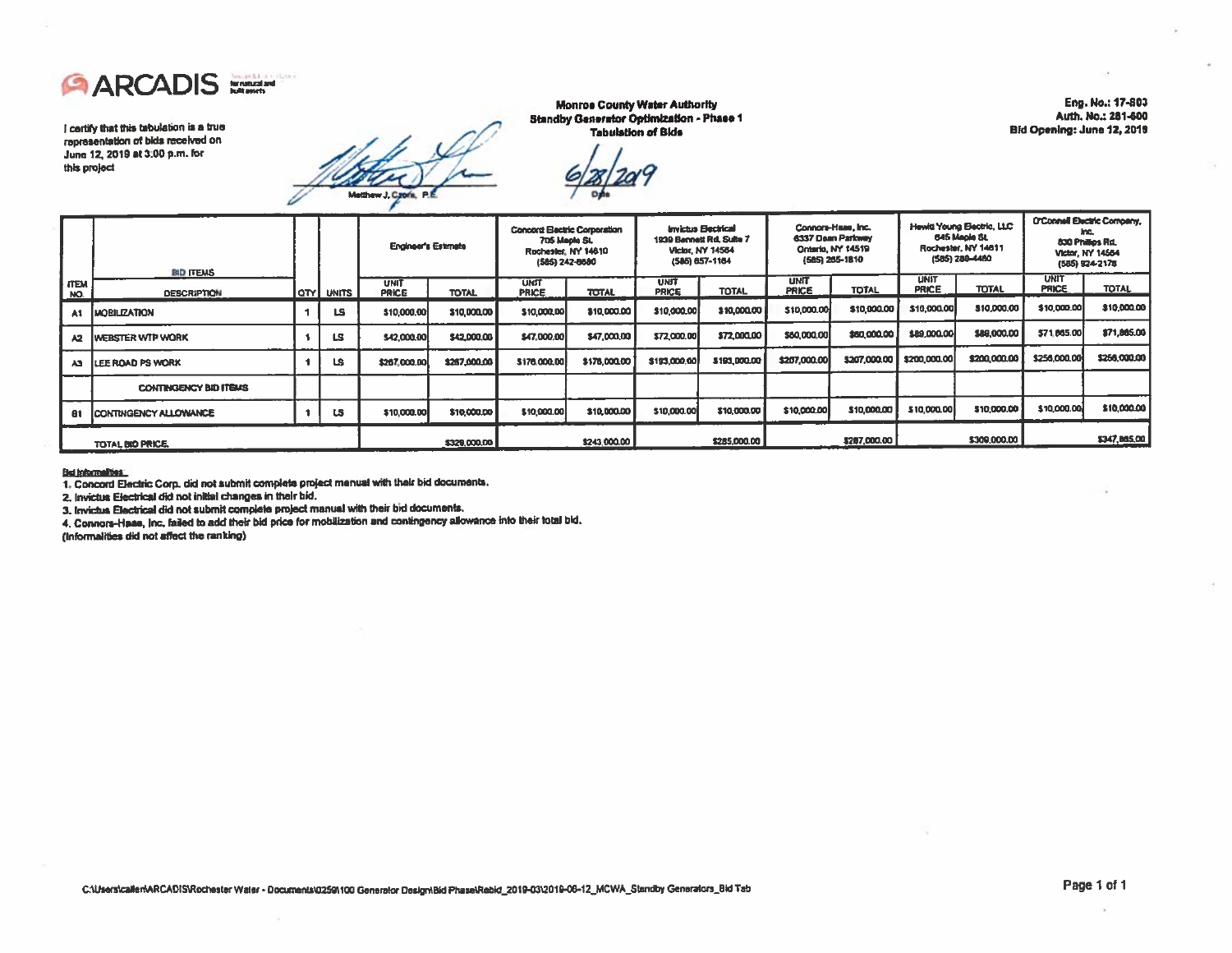# **Attachment B**

**Arcadis Recommendation of Award Letter** 

 $\mathcal{C}$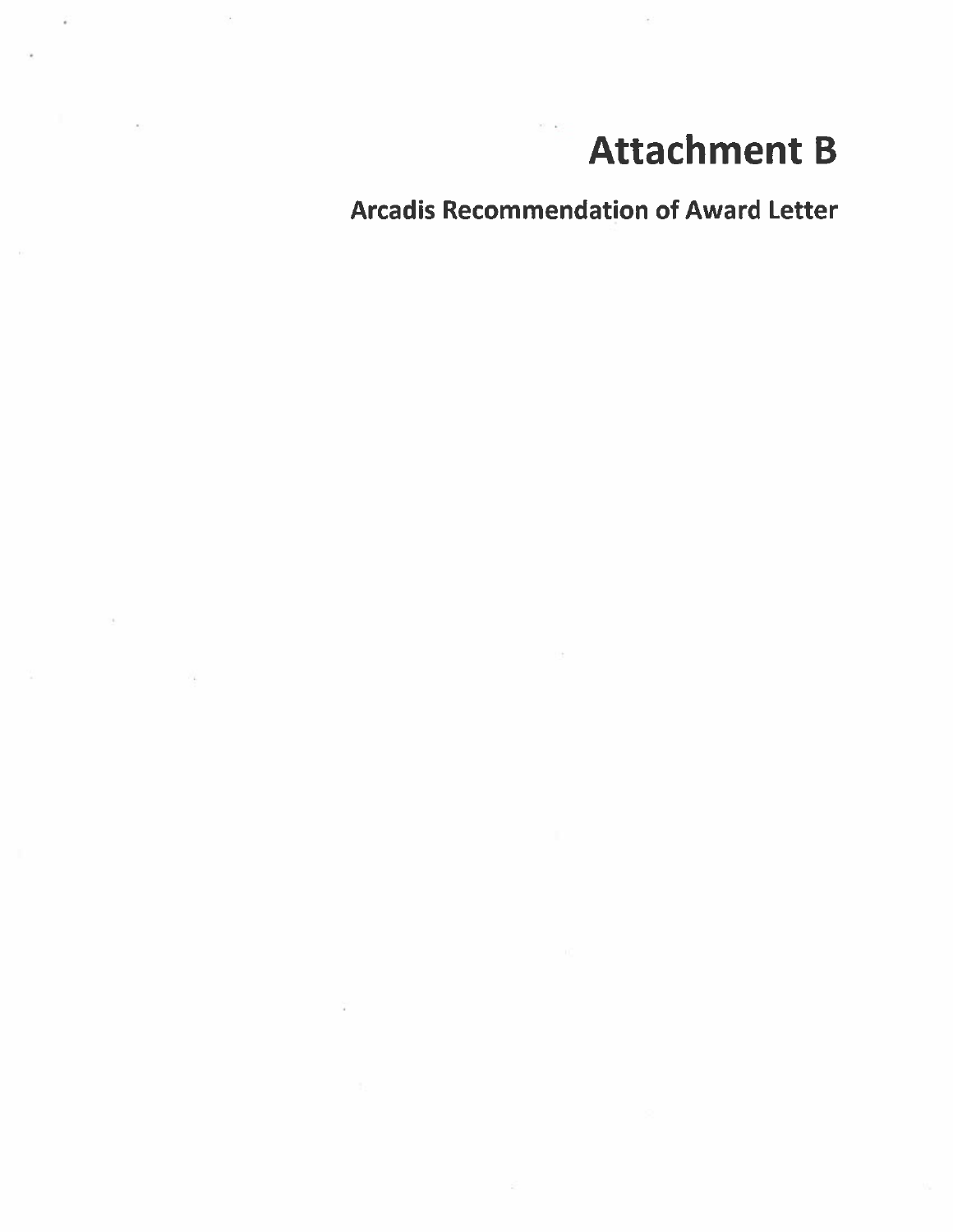

Mr. Roy Cleveland **Supervisor of Engineering Support Monroe County Water Authority** 475 Norris Drive Rochester, New York 14614

Subject: Standby Generator Optimization - Phase | Bid Monroe County, New York Bid Project No. 17-S03

Dear Mr. Cleveland:

Bids for the Standby Generator Optimization - Phase 1 Project were received by Monroe County Water Authority (MCWA) on June 12, 2019 at 3:00PM. A majority of the bids were below the engineer's estimate of \$329,000.00. The bids were received as follows:

| <b>Bidders</b>                   | <b>Total Bid Amount</b> |
|----------------------------------|-------------------------|
| Concord Electric, Corp.          | \$243,000.00            |
| <b>Invictus Electrical</b>       | \$285,000.00            |
| Connors-Haas, Inc.               | \$287,000.00            |
| Hewitt Young Electric, LLC       | \$309,000.00            |
| O'Connell Electric Company, Inc. | \$347,865.00            |

Arcadis of New York, Inc. 295 Woodcliff Drive **Third Floor** Suite 301 Fairport New York 14450 Tel 585 385 0090 Fax 585 385 4198 www.arcadis.com

**WATER** 

Date June 28, 2019

Contact: Matthew J. Czora, PE

**Phone** 585.662.4055

Email: matt.czora@arcadis.com

Our ref: 0259100.0002

MCWA ref: 17-S03

At the request of MCWA, Arcadis of New York, Inc. (Arcadis) has reviewed the bids for completeness and informalities. A tabulation of the results is included in Attachment 1.

The apparent low bid of \$243,000.00 was submitted by Concord Electric, Corp. (Concord Electric). Upon review of Concord Electric's bid, it was identified during a United States Department of Labor establishment search that two Occupational Safety and Health Administration (OSHA) violations were committed by Concord Electric in the past three years. OSHA inspection 1328416.015, associated with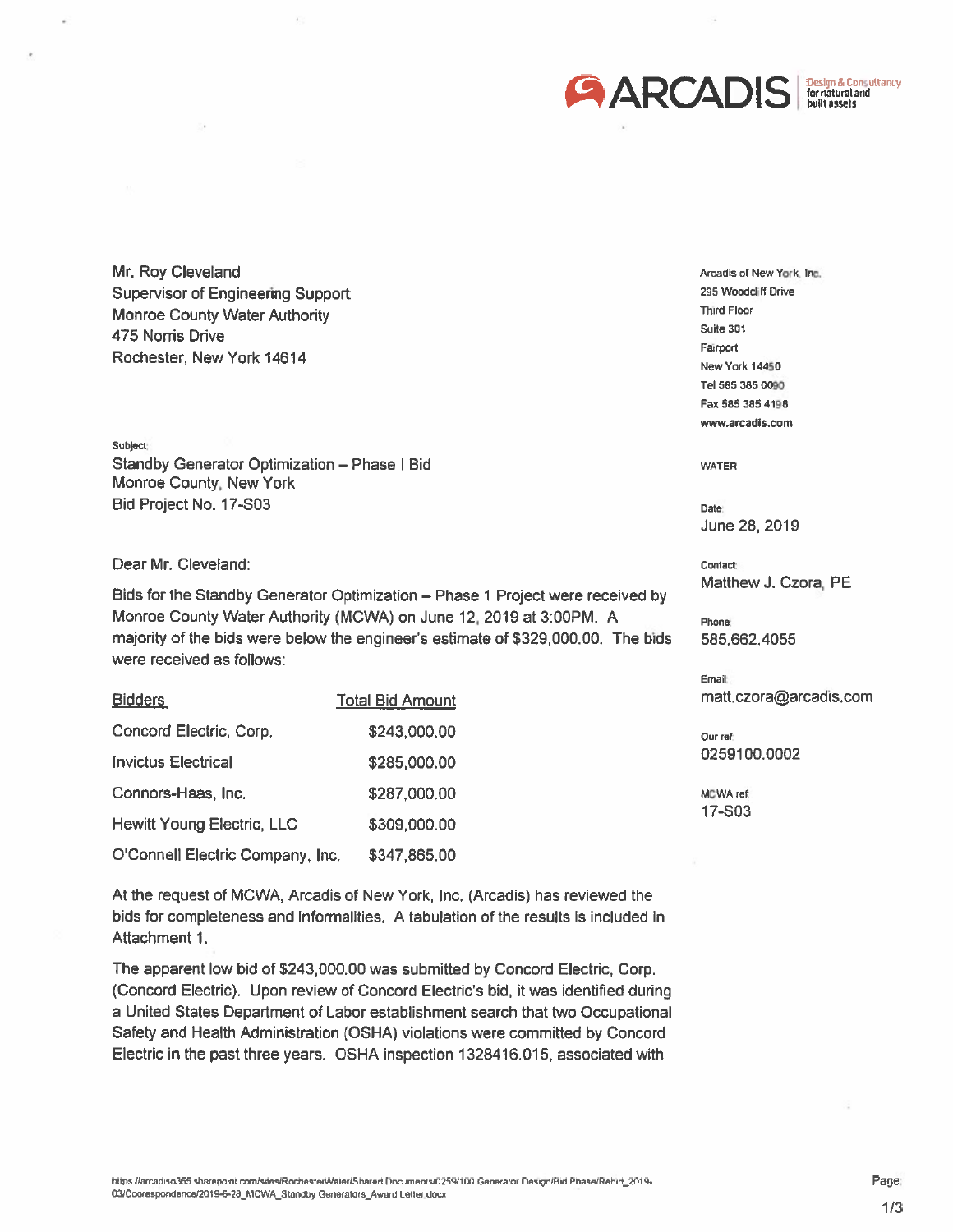Mr. Roy Cleveland June 28, 2019

Concord Electric's violations, was opened on June 22, 2018 and closed September 17, 2018. It is our understanding that the MCWA is aware of these violations and is willing to award a construction contract to Concord Electric.

Furthermore, Arcadis has confirmed that Concord Electric:

is not in arrears to MCWA or Monroe County;

 $\mathcal{H}_{\rm eff}$ 

- is not on the New York State Department of Labor debarred list;
- is not on the Office of General Services debarred list; and
- has a bonding company that is licensed in the State of New York and is named on the U.S. Treasury Department Bureau of Government Financial Operations Audit Staff's current list of "Companies" Holding Certificates of Authorities as Acceptable Sureties on Federal Bonds and as Acceptable Reinsuring Companies". Search results included in Attachment 2.

A letter was sent to Concord Electric requesting additional bidder information. Concord Electric submitted the following information in response to our request:

- **Statement of Surety's Intent**  $\bullet$
- Signed Statement of Bidder's Qualifications and Experience
- **Financial Statements (Confidential)**
- Supplementary information on company personnel and equipment
- Project management and experience  $\qquad \qquad \bullet$

The above documents were reviewed by Arcadis, and a copy of this information along with the original letter requesting the information is included in Attachment 3. The confidential financial statements will be submitted to MCWA under a separate cover in a sealed envelope marked confidential. Concord Electric does not anticipate the use of company owned major equipment and indicates they will rent major equipment as needed for the project.

Arcadis has investigated Concord Electric's performance of similar-type work as documented on the attached Low Bidder Evaluation Form included in Attachment 4. Concord Electric indicated previous experience for the Monroe County Department of Environmental Services (MCDES) on the improvement project at the Van Lare Wastewater Treatment Facility (WWTF). Project contacts provided by Concord Electric indicated Concord Electric was thorough and responsive but could have used an additional foreman as one foreman simultaneously oversaw two labor crews for two MCDES projects. Project contacts also indicated change orders were reasonable and primarily generated by the owner's post-bid requests. All remaining references had resounding positive feedback on previous and current work with Concord Electric.

Based on evaluation of bids received. Arcadis recommends that MCWA should waive Concord Electric's bid informality and award Contract number 17-S03 to Concord Electric, Corp. for a total amount of \$243,000.00.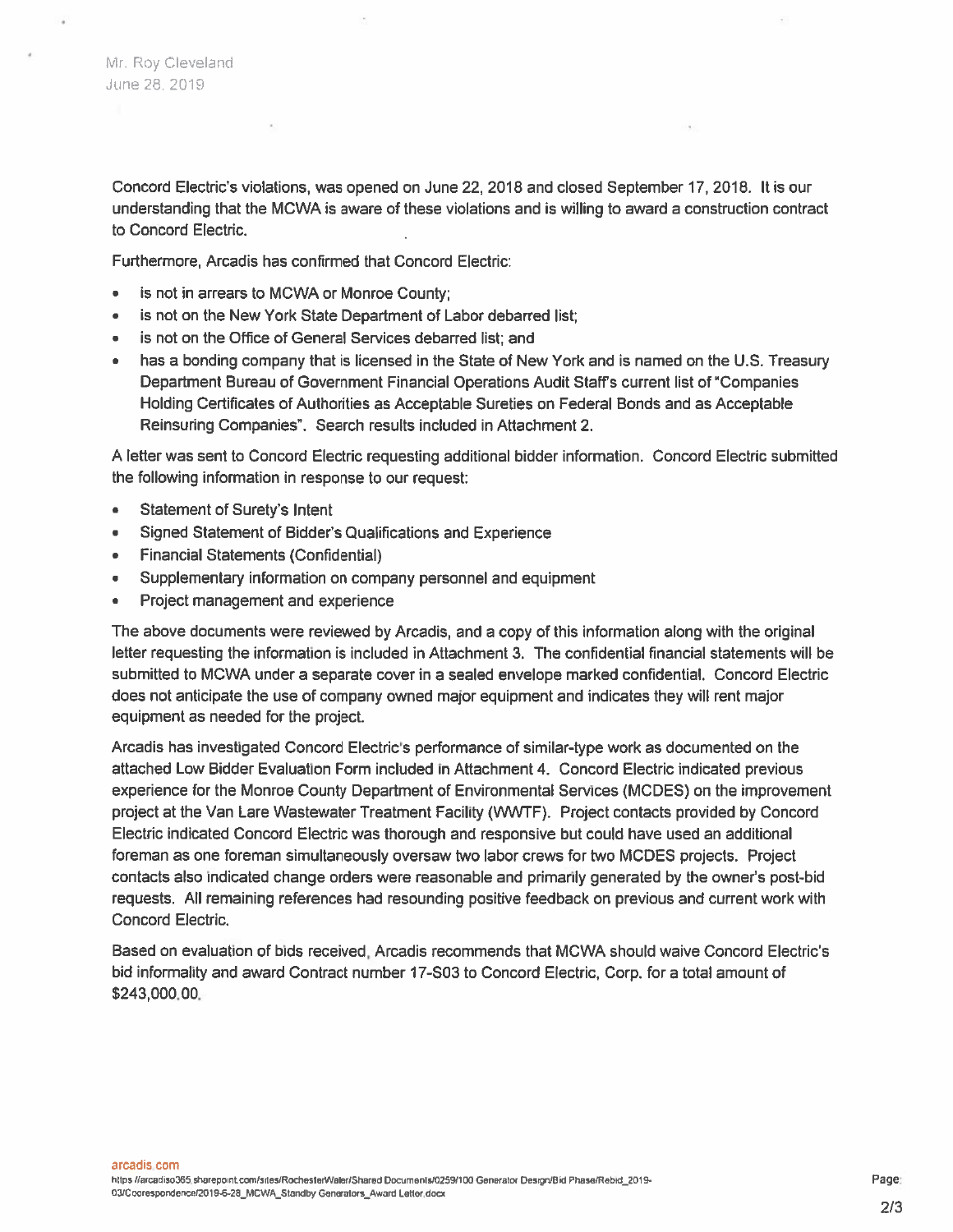Mr. Roy Cleveland June 28, 2019

If you have any questions or require any additional information, please contact me at your convenience.

Sincerely,

Arcadis of New York, Inc.

Matthew J. Czora, P.E. **Project Manager** 

Copies: Mr. Christopher LaManna, P.E., Monroe County Water Authority Mr. John Perriello, P.E., Arcadis of New York, Inc.

Attachments:

- 1. Tabulation of Bids
- 2. Bonding Company Review Sheets
- 3. Request for Further Information Letter (dated June 14, 2019) and Response Information
- 4. Low Bidder Evaluation Form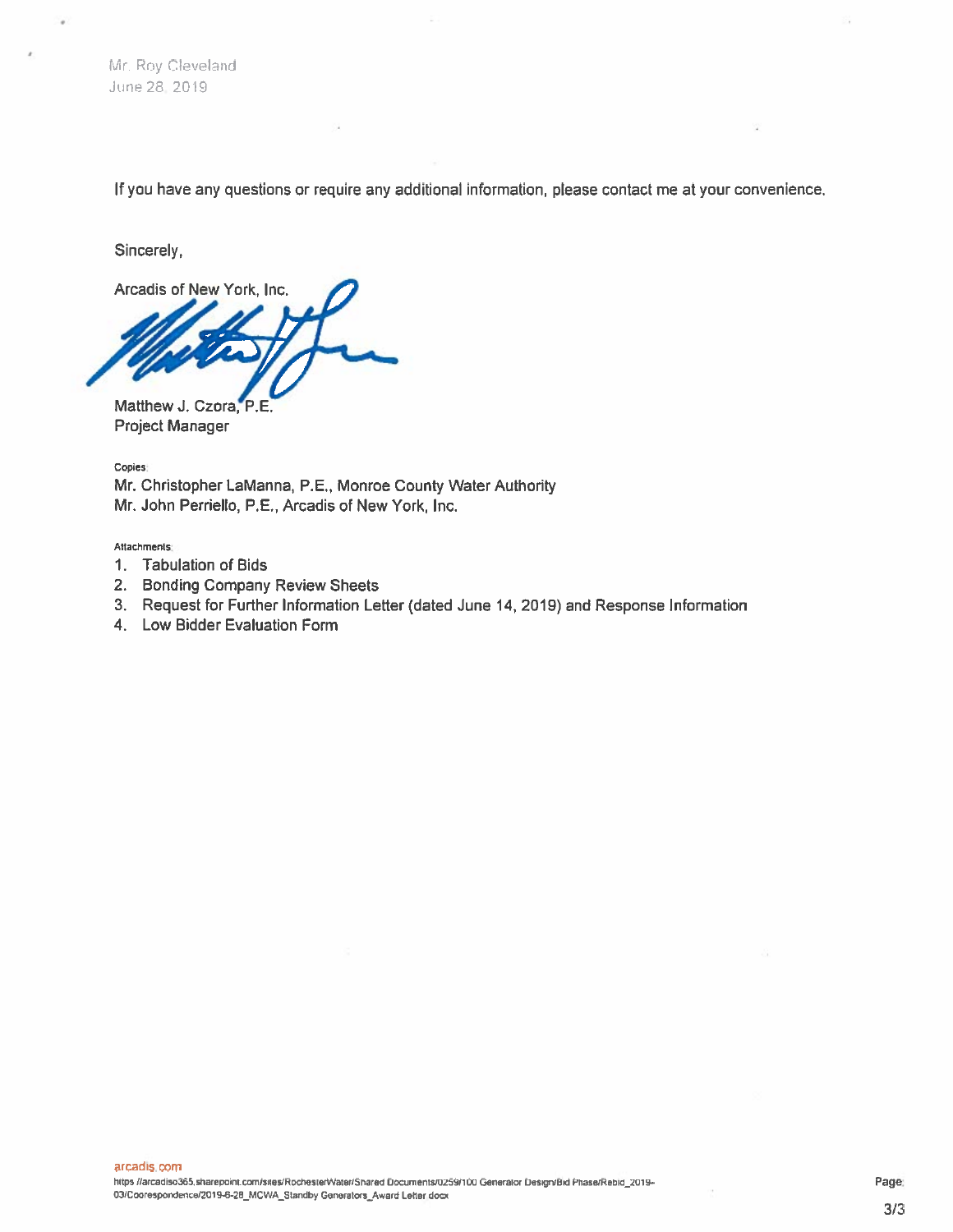

# **MEMORANDUM**

TO: **Nicholas A. Noce** 

Chris J. LaManna, P.E. FROM:

**SUBJECT: Standardization: Chemical Metering Pumps** Watson Marlow Fluid Technology Group and Blue-White Industries, LTD

DATE: **July 1, 2019** 

Chemical storage and feed systems are a major component of the Authority's water treatment process and supply operation. They are located throughout our system at the water treatment plants (WTPs) and at multiple remote booster pumping station (BPS) and storage facilities, ranging in size and complexity. Chemical pumps, which transfer chemical from storage tanks and meter it into the water at a controlled rate, are a key component of these chemical systems. Their reliable operation is critical to the operation of the chemical systems and thus the overall operation of the Authority's system.

The Authority has utilized chemical pumps manufactured by Watson Marlow Fluid Technology Group (Watson Marlow) and Blue-White Industries, LTD (Blue-White) for nearly 20 years. The utilization of pumps from these two manufacturers has increased to the point that they have been the standard for chemical pumps throughout our system for over a decade. Their preferred use is based on the Production and Transmission (P&T) Department staff's extensive operation and maintenance experience with these manufacturers' pumps, as compared to other manufacturers' equipment that has operated in our systems over this time.

The Watson Marlow and Blue-White pumping equipment can accommodate the wide range of operating conditions required by the Authority's various chemical systems. The decision to use either Watson Marlow or Blue-White pumps is based on the size (i.e., required chemical storage volume and/or feed rates) and complexity of the specific chemical system. In general, Watson Marlow pumps are utilized for our larger systems requiring more complex controls such as those located at our Shoremont and Webster WTPs, Denise and Parrish Reservoirs, and other select larger remote BPSs and storage facilities. Blue-White pumps are generally utilized for our smaller systems, such as those located at our remote BPSs and storage facilities, and select systems located at our WTPs.

The P&T Department staff has determined that Watson Marlow and Blue-White chemical pumps are the most cost efficient and durable equipment currently available for the Authority. We request standardization on these two manufacturers for the following reasons:

• Compatibility: As indicated above, Watson Marlow and Blue-White chemical pumps have become the standard for use in chemical systems throughout the Authority's water treatment and supply system. They are located throughout the Authority's WTPs, BPSs, and storage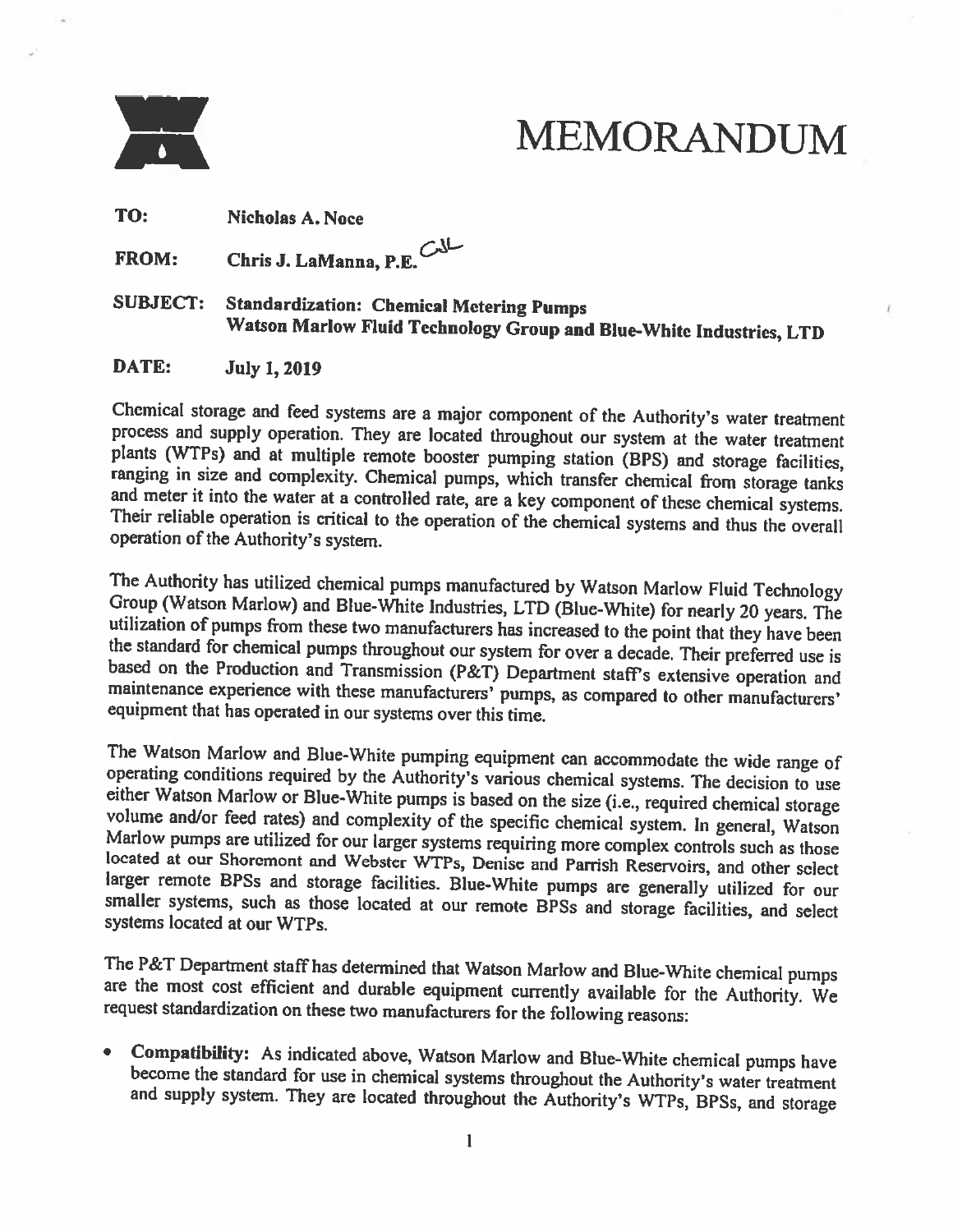facilities. The use of different manufacturer's pumping equipment could require modifications to piping, electrical, and/or control systems.

- Design and Construction: The design and construction of the overwhelming majority of existing chemical systems is based on use of the Watson Marlow and Blue-White chemical pumps. As indicated above under Compatibility, the use of different manufacturers' pumping equipment could require modifications to piping, electrical, and/or control systems. Also, the proposed new chemical systems to be installed as part of the Phase 2 expansion of service to Genesee County are currently being designed by Genesee County's engineering consultant based on the use of chemical pumps from these manufacturers. Standardizing on Watson Marlow and Blue-White chemical pumps will facilitate various chemical system renewal and replacement projects that are planned to be implemented over the next few years, and also ensure that these preferred manufacturers are utilized in the new BPSs and other facilities that will be constructed as part of the Phase 2 expansion of service to Genesee County.
- Economical: The P&T Department Maintenance staff have informally determined that the Watson Marlow and Blue-White pumps are the most cost efficient chemical pumping equipment based on observed durability, operation and maintenance requirements, and actual service life. The reliability of the Watson Marlow and Blue-White chemical pumps has been exceptional under the extremely demanding operating conditions required by chemical systems.

Although there is only one authorized vendor of Watson Marlow pumps in the Authority's service area, pump prices have remained fairly stable over the last five years ranging from \$6,000 to \$7,500 per pump, depending on the specific model. They have proven to be extremely durable and reliable, with the actual service life generally exceeding the typical anticipated service life for chemical pumps, significantly in some cases. For example, many of the Watson Marlow chemical pumps have been in operation for almost 15 years with some pumps in operation for almost 20 years, which is approximately twice as long as typically anticipated.

Blue-White pump prices have also been fairly stable over the last five years ranging from approximately \$700 to \$750 per pump. There are also multiple authorized vendors of Blue-White pumps in the Authority's service area, which enables us to obtain competitive quotes when purchasing pumps and spare parts. The Blue-White pumps have also demonstrated actual service lives exceeding comparable pumps from other manufacturers.

**Inventory:** The P&T Department Maintenance staff maintains an inventory of spare parts  $\bullet$ for both Watson Marlow and Blue-White pumps including tubing, rollers, pump heads, and connectors to facilitate operation and maintenance activities. A small inventory of spare pumps is also maintained, which allows a pump to be quickly replaced in an emergency upon complete failure. These spare parts are unique to the specific pump manufacturer and cannot be used with other manufacturer's pumping equipment. Incorporating chemical pumps from other different manufacturers into the chemical systems will require the Authority to maintain a larger inventory of spare parts and pumps.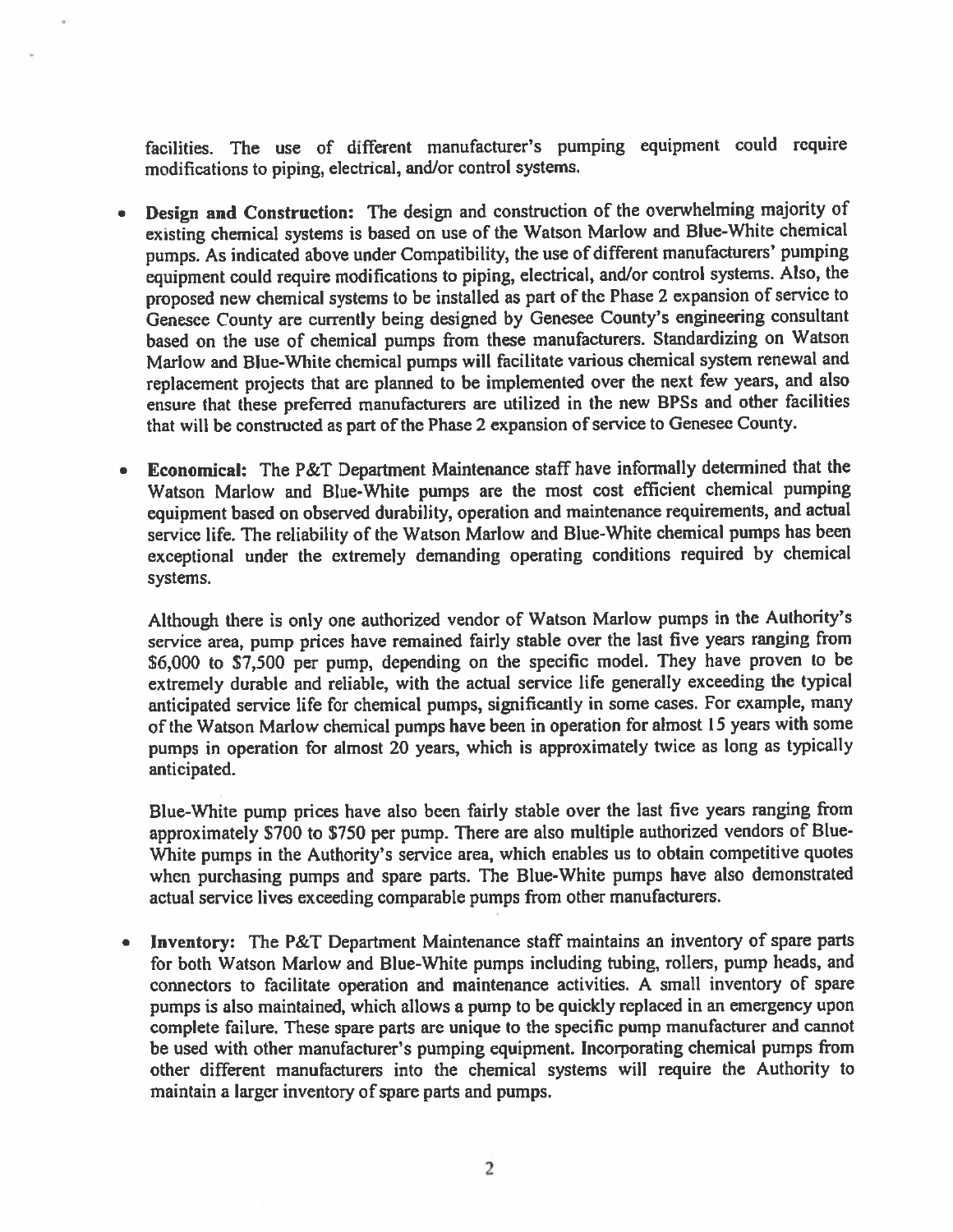- Trained Employees: The P&T Department Operators and Maintenance staff are extensively  $\bullet$ familiar with and/or formally trained in the installation, configuration, calibration, operation, and maintenance of Watson Marlow and Blue-White chemical pumps. The required time for pump maintenance is minimized due to the Maintenance staff's familiarity and understanding of the equipment from these two manufacturers. Installing chemical pumps from other different manufacturers will require training in the installation, configuration, calibration, and operation procedures specific to the other manufacturers' pumping equipment. Maintenance staff would also have to become familiar with new maintenance procedures and requirements.
- $\bullet$ Uniformity: There is a combined total of approximately 88 Watson Marlow and Bluc-White chemical pumps in operation, which represents approximately 85 percent of the total number of chemical pumps in operation in the Authority's system. This uniformity of chemical pumping equipment throughout the chemical systems maximizes operation and maintenance efficiency.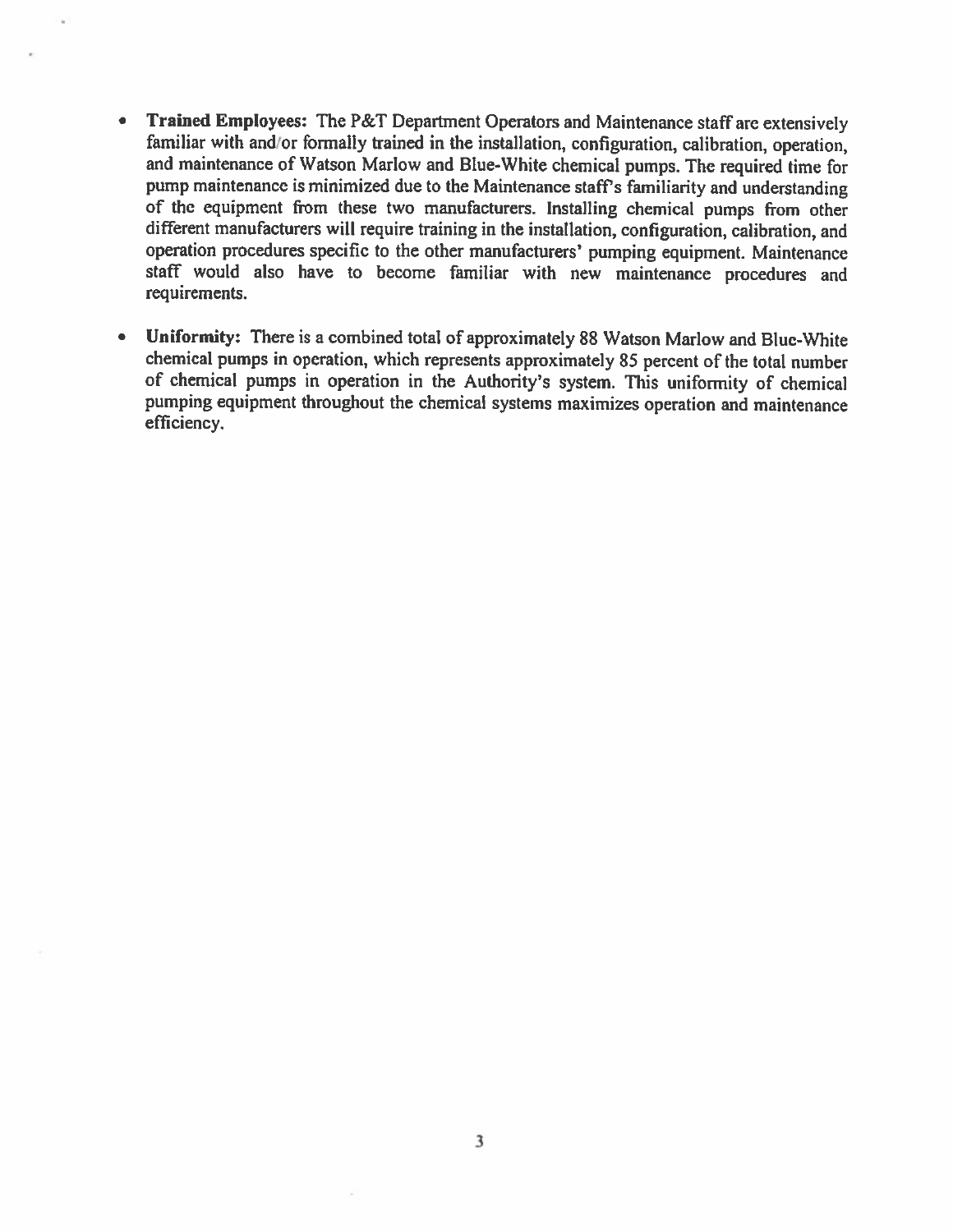| Monroe County Water Authority |
|-------------------------------|
|                               |

| To: Gregory Jablonsky, Director of Information Technology Date: June 27, 2019 |                     |
|-------------------------------------------------------------------------------|---------------------|
| From: Thomas Uschold, Manager of Infrastructure                               | File:               |
| Subject: Recommendation to Purchase Servers                                   | CC: Larry Magguilli |

CC: Larry Magguilli, Nick Noce

The IT Department is recommending the purchase of Servers under the NYS OGS Umbrella Hardware Contract Group 73600 - Award 22802 Information Technology Umbrella Contract. The requested equipment consists of approximately 10 servers.

Several of the servers in the IT network are reaching the end of their useful life and need to be replaced in order to ensure a stable processing environment. Through the balance of the year the IT team plans to replace these servers.

The request is being made for an estimated \$50,000.

The 2019 R&R will fund these items.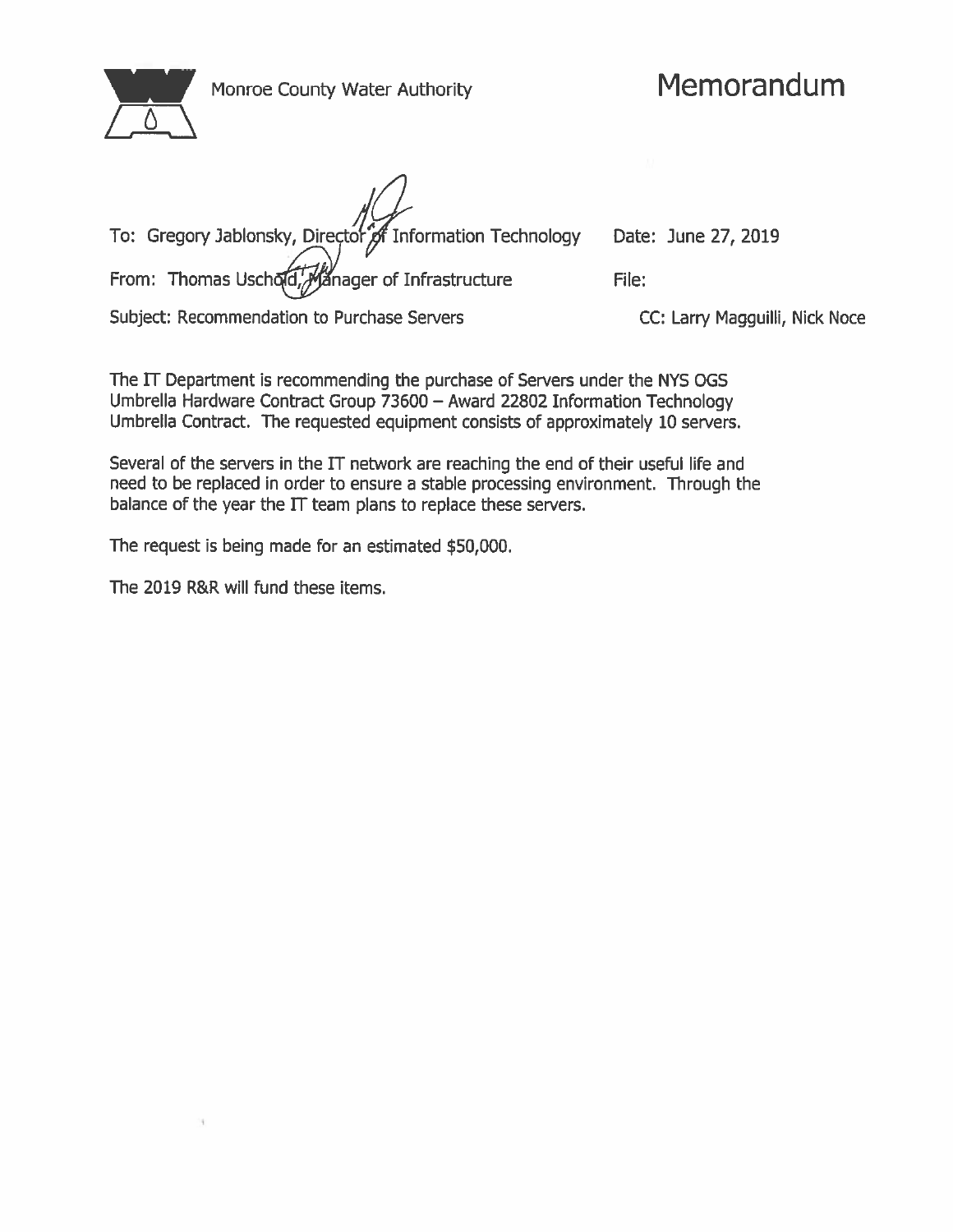# **MONROE COUNTY WATER AUTHORITY** POLICY REGARDING SERVICE AWARDS PROGRAM READOPTED JULY 2018 2019

The following paragraphs set forth the policy for establishing a Service Awards Program by the Monroe County Water Authority (the "Authority").

- 1. **Purpose.** The Authority can provide quality service to its ratepayers only if it has competent, committed and dedicated employees. The Authority must, therefore, ensure that its employees have suitable working conditions and excellent morale. One way to obtain these results is to formally recognize the superior efforts of the Authority's employees.
- $2.$ **Policy.** The Authority hereby adopts a formal policy designed to recognize the outstanding achievements of its employees. This policy creates a program of service awards designed to acknowledge an employee's longevity and dedicated service. Highlights of the program include:
	- Service awards shall give Authority management a tool to recognize ongoing  $\bullet$ employee dedication, as well as a means to acknowledge, retain and reinforce employee performance and commitment.
	- In general, the service awards program shall recognize an employee's  $\bullet$ continued service in increments of five years. The value of the awards shall increase in proportion to an employee's tenure.
	- The Executive Director may, in special circumstances, recognize an  $\bullet$ employee's extraordinary service. The purpose of such an award would be to acknowledge a specific achievement or accomplishment.
- $3.$ **Procedure & Implementation.** The following sets forth procedures for identifying and rewarding deserving employees:
	- $\bullet$ The Human Resources Department shall identify deserving employees.
	- The Executive Director shall select appropriate awards and determine the time  $\bullet$ and method for presenting them to the employees.
	- In fulfilling his or her duties, the Executive Director shall weigh the need for  $\bullet$ employee awards against the Authority's financial situation so that any awards are reasonable in light of the facts and circumstances existing at that time.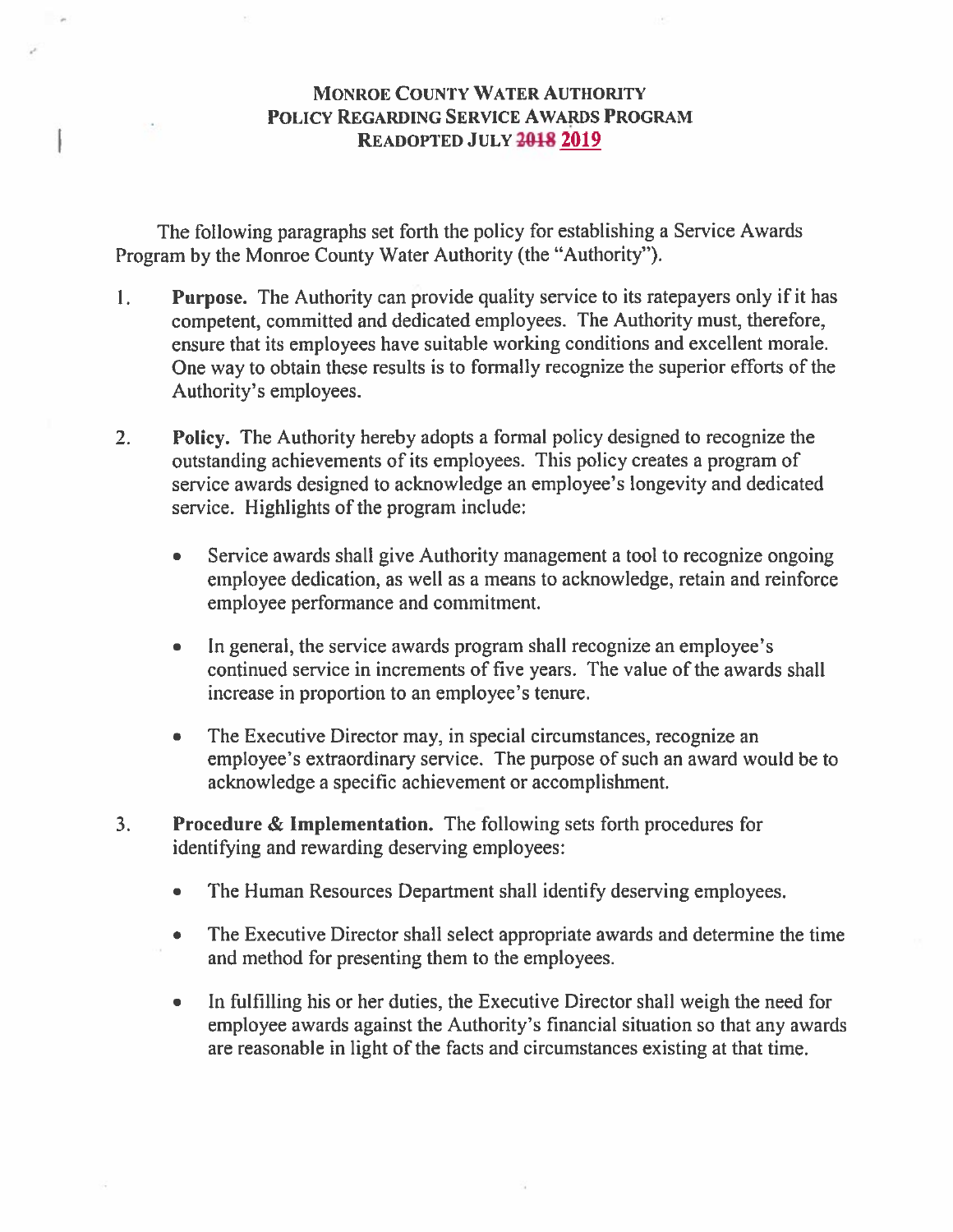- Covered Employees. The service awards program shall apply to any full-time or 4. part-time employee working 20 hours or more. The program shall not include probationary trainees and temporary employees.
- Awards Ceremonies. Any expenses incurred for service award ceremonies must  $5.$ (i) comply with the Authority's Food Reimbursement Policy, including approval in advance by the Executive Director and the Director of Finance & Business Services and (ii) be reasonable in nature.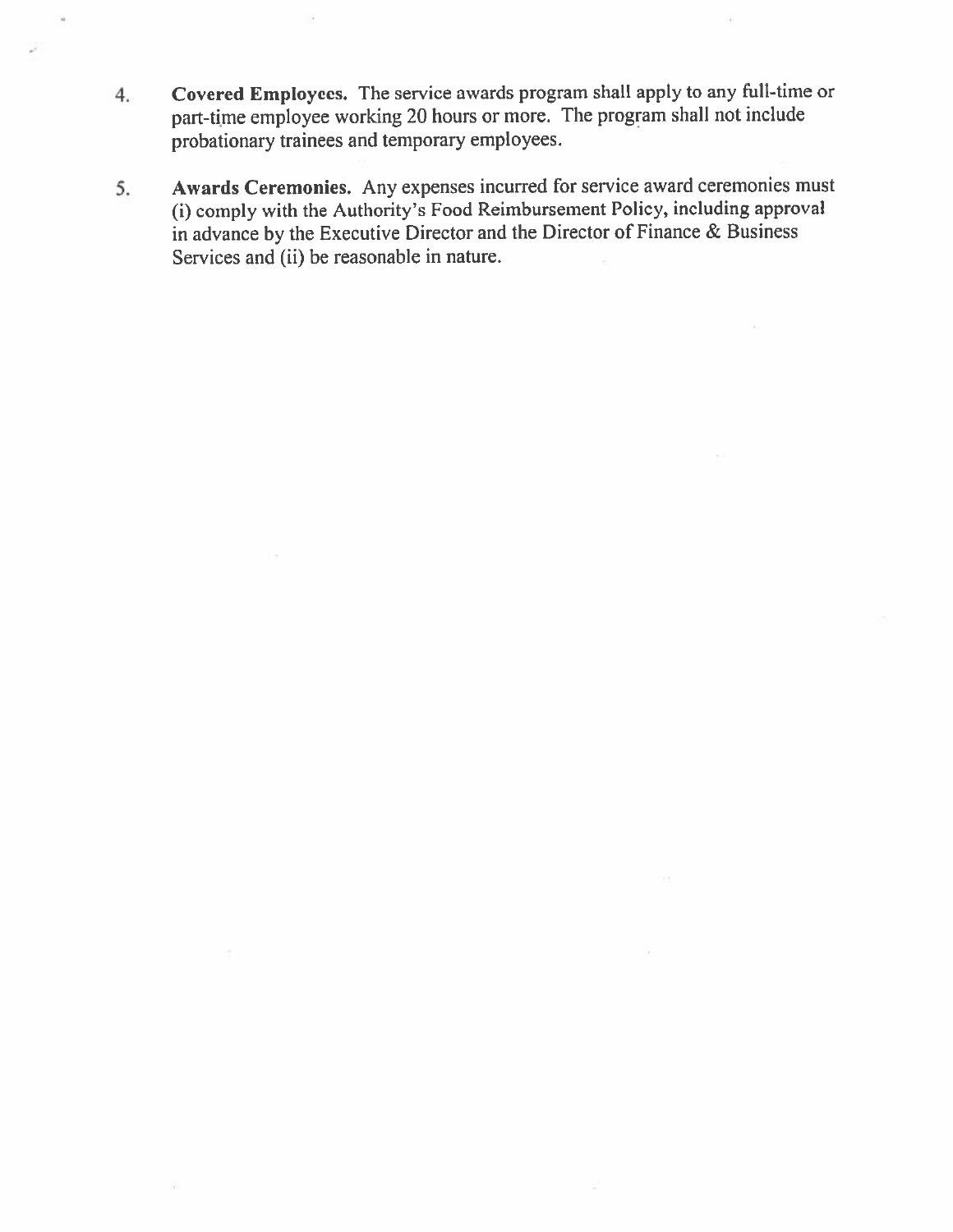# **MONROE COUNTY WATER AUTHORITY FOOD EXPENDITURE AND REIMBURSEMENT POLICY** (READOPTED JULY 2018 2019)

Officers, employees and Members of the Monroe County Water Authority (the "Authority") may from time to time incur food and beverage expenses. The Authority will pay or reimburse such expenditures only to the extent they are necessary and in furtherance of the Authority's public mission. The following policy sets forth certain guidelines that must be followed in order to claim such expenses.

1. Authorization – Whenever possible, expenses (or an estimate) must be approved in writing and in advance using the MCWA Food Expenditure Request & Reimbursement Form. All employee requests shall require the approval of a Supervisor and, once approved, by the appropriate Department Head. All requests by Department Heads or Members shall require the approval of the Executive Director. Requests by the Executive Director shall require the approval of the Chairman of the Board of Directors or Secretary to the Authority. Exceptions may be made for emergencies or other unforeseen circumstances, but shall require approval after the fact by the appropriate person(s). (NOTE: Out-of-pocket expenses paid by cash or personal credit card will be reimbursed upon completion and approval of the Food Expenditure Request & Reimbursement Form.)

 $2.$ Permissible Expenses – The following guidelines apply to all food and beverage expenses.

- Food and beverages must be provided as part of an official meeting involving  $a_{\cdot}$ Authority personnel.
- Items served at meetings during traditional mealtime hours are eligible for  $\mathbf{b}$ . payment or reimbursement provided there is a pressing need to conduct official business during those hours.
- No food or beverage expenses will be paid or reimbursed to Authority  $C<sub>1</sub>$ personnel who meet on routine business matters.
- The amount of the expense must be reasonable and may not include alcoholic d. beverages.

3. Awards Ceremonies – Expenses incurred as a result of an awards ceremony will be considered a permissible expense provided the following guidelines are met:

- All expenses must comply with MCWA's Policy Regarding Service Awards  $a.$ Program.
- b. All awards must follow the procedures in Section 1 of this policy, including an explicit statement that such expenditure is for an employee award ceremony.

 $4.$ Applicability – This policy is intended to provide a framework for the payment of, or reimbursement for, food and beverage expenses under certain circumstances. The guidelines set forth herein may not, however, cover every situation. If there are any questions regarding the applicability of this Policy to a particular expenditure, the questions should be sent to the Director of Finance who will make a final determination.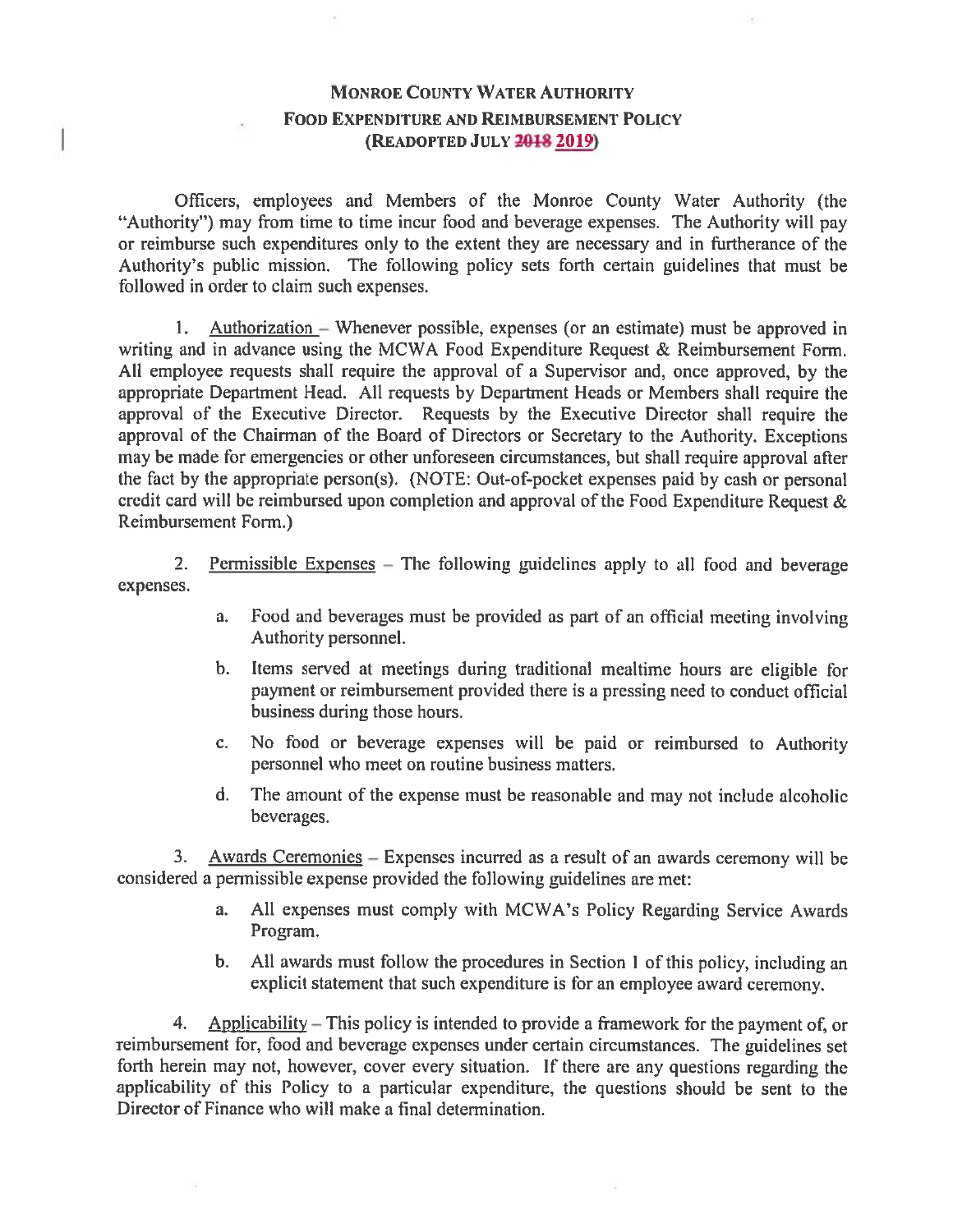# **MONROE COUNTY WATER AUTHORITY** TRAVEL & EXPENSE REIMBURSEMENT POLICY **REVISED JULY 2018 FOR READOPTION JULY 2019**

Requests for travel and overnight stays must be preapproved for reimbursement. For travel that does not include overnight stays, see 'Local Seminar Travel and Expense Reimbursement' policy.

Only the actual and necessary expenses essential to the ordinary comforts of a traveler in the performance of their official duties will be reimbursed with the exception of meals, as referenced helow.

All air travel shall be reimbursed at coach fare rates. If other than coach fare is necessary, prior approval is required from the Executive Director.

The corporate credit card can be used to secure travel arrangements such as car rental, hotel reservations, etc.

Only expenses essential to the conduct of business will be reimbursed. Some non-reimbursable items include travel insurance, unauthorized travelers and miscellaneous transportation expenses (e.g. to and from restaurants).

Submitting fraudulent receipts or falsifying your expense report will result in loss of your reimbursement privileges, termination or other disciplinary action as determined appropriate by the **Executive Director.** 

The Executive Director may approve exceptions to this policy for emergency situations or extenuating circumstances.

## **Travel Authorization Form**

- 1. Complete Estimate of Expenses section of Form.
- 2. Obtain approval from immediate Supervisor, Department Head and Executive Director (Executive Director's approval is only required for travel over \$500).
- 3. Reimbursement may be requested prior to traveling for out-of-pocket expenses paid by cash or personal credit card upon completion and approval of the Form.
- 4. Complete within fifteen (15) days of your return the Actual Expenses section of the Form and submit it to your supervisor for review and approval.

Note: Parking violations are not reimbursable expenses. Traffic citations and other moving violations are not reimbursable expenses.

## **Transportation**

Mileage is never reimbursed for an employee to travel to the primary work site (the location where an employee is assigned to report for work on each day or each call-out) either during the normal work week or on overtime. Reimbursement is available with the following:

- $\bullet$ Personally owned vehicle traveling to other locations required by the Employer for business purposes shall be reimbursed for mileage at the established rate.
- Parking charges and tolls are reimbursed when either the employee:  $\bullet$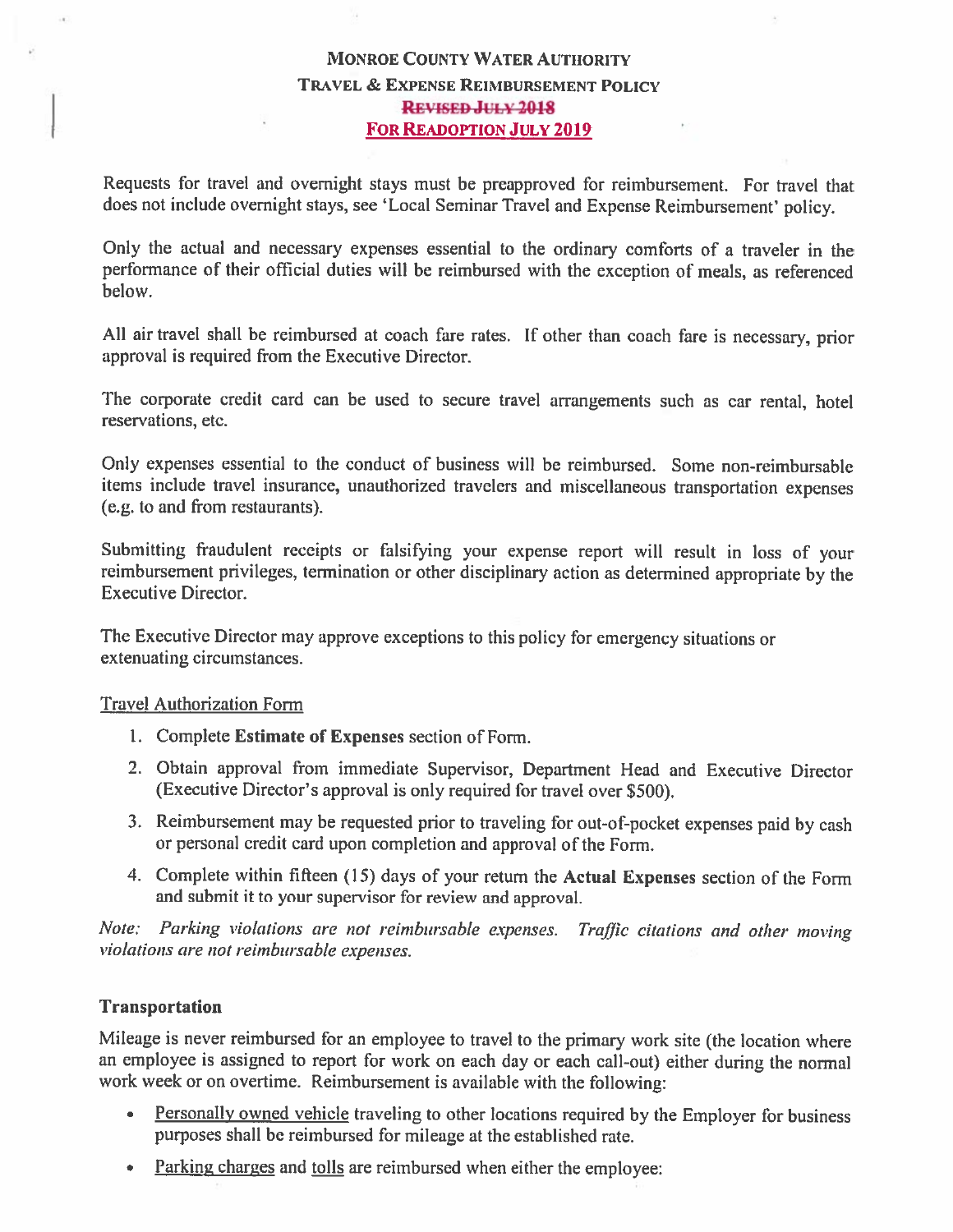- Attaches the applicable receipt or,  $\circ$
- Attests to the receipt's misplacement or,  $\circ$
- Attests to the location of the street parking meter (when a receipt is unavailable).
- Rental Car reimbursement requires:
	- **Executive Director's approval** *prior* to any travel.
	- Expenses recorded in the Actual Expenses section.  $\circ$
	- Verbal authorization from the Executive Director if an unexpected need arises during the course of travel.
	- o Rental cars should be returned to original rental location in order to avoid costly drop-off charges.
	- Additional collision insurance offered by the rental company should be purchased with the rental.
- Airfare and Baggage Fees
	- Every effort should be made to obtain the lowest airfare for coach flights.
	- 6 Standard minimum baggage fees for up to two bags within weight limits will be reimbursable.
	- Electronic tickets carry a dollar value. Therefore, all canceled trips must be reported immediately.
	- Cancellations must be made prior to departure day in time to avoid unnecessary costs.
- Taxi/Shuttle/Public Transportation
	- Employees should evaluate their individual circumstances and select the safest, most economical mode of transportation when traveling to and from all destinations.
	- Business-related taxi/shuttle and public transportation expense reimbursement request (with purpose) must be accompanied by a receipt.

#### **Meals**

Current federal per diem rates determine meal and incidental expenses. Actual expenses for meals and incidental expenses are not reimbursable. Business meals which meet the Food Expenditure and Reimbursement Policy criteria may be reimbursed per policy.

Any missed meals may be reimbursed.

Per diem rate is the federal per diem and is divided into breakfast, lunch, and dinner payments in prorated payments for partial days travel. Further reductions in the per diem (based upon the above segmentation) are made for meals included as an integral part of the cost of any seminar, or hotel cost, or paid for by others. The per diem rates include gratuities. See Finance/Business Services Department for current breakdown of federal per diem rates.

Overnight travel only (first and last day only): Time Schedule Meal Rate Leave before 7:30 a.m. - Breakfast Per Diem Travel through  $1:00$  p.m. - Lunch Return after 5:30 p.m. - Dinner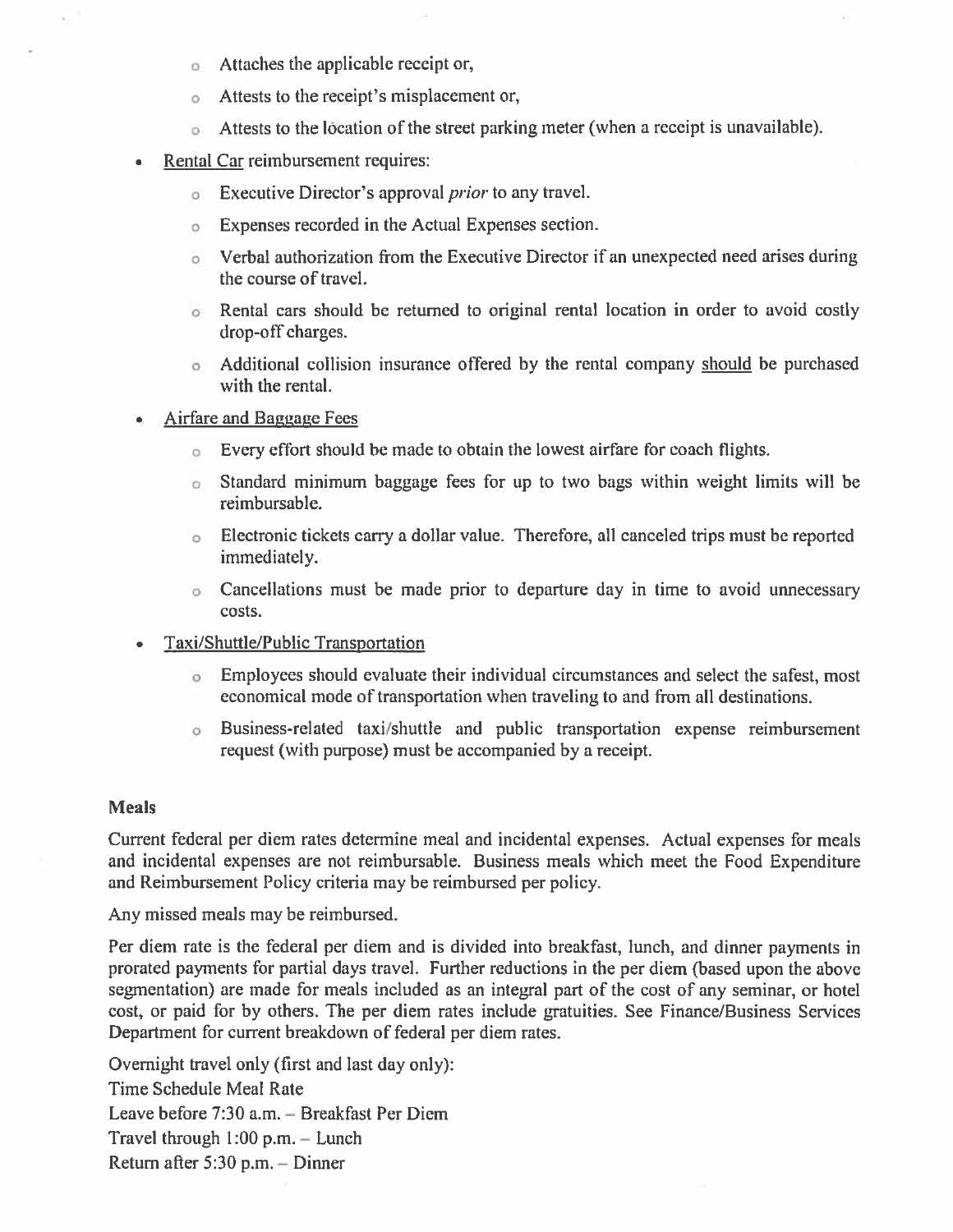## Lodging

Every attempt should be made to stay in the hotel hosting the conference or meeting and pay conference room rate.

Actual lodging cost (based on receipts) is reimbursed and limited to a single occupancy rate for a standard room. All accommodations in route or at a meeting location must be essential to the conduct of business and not at the convenience of the employee. (The Executive Director approves all exceptions in advance.)

The traveling employee should carry:

- Their employee identification badge to help secure special government rates.
- The Tax Exemption Certificate and present it during hotel check-in. This sales and occupancy tax exemption applies to all hotels in New York State.

#### **Registration**

The employee is encouraged to pursue discounted prepayment, group, or association member rates when registering for a meeting. A check from Accounts Payable or the corporate credit card can be used for prepayment.

#### **Miscellaneous Charges**

Receipts for other business purposes, to be considered for reimbursement, should be attached to the Travel Authorization Form.

#### **Travel Advances**

In case of financial hardship, an advance for out-of-state travel may be granted by the Executive Director. However, advances should be rare and only used in extreme circumstances. The request should be made in writing with ample time to approve and advance a check.

## **Family Member/Spouse/Guest Travel**

When a family member/spouse/guest joins an employee on official travel, the employee will be responsible to pay all travel costs, including airfare and meals of the family member/spouse/guest.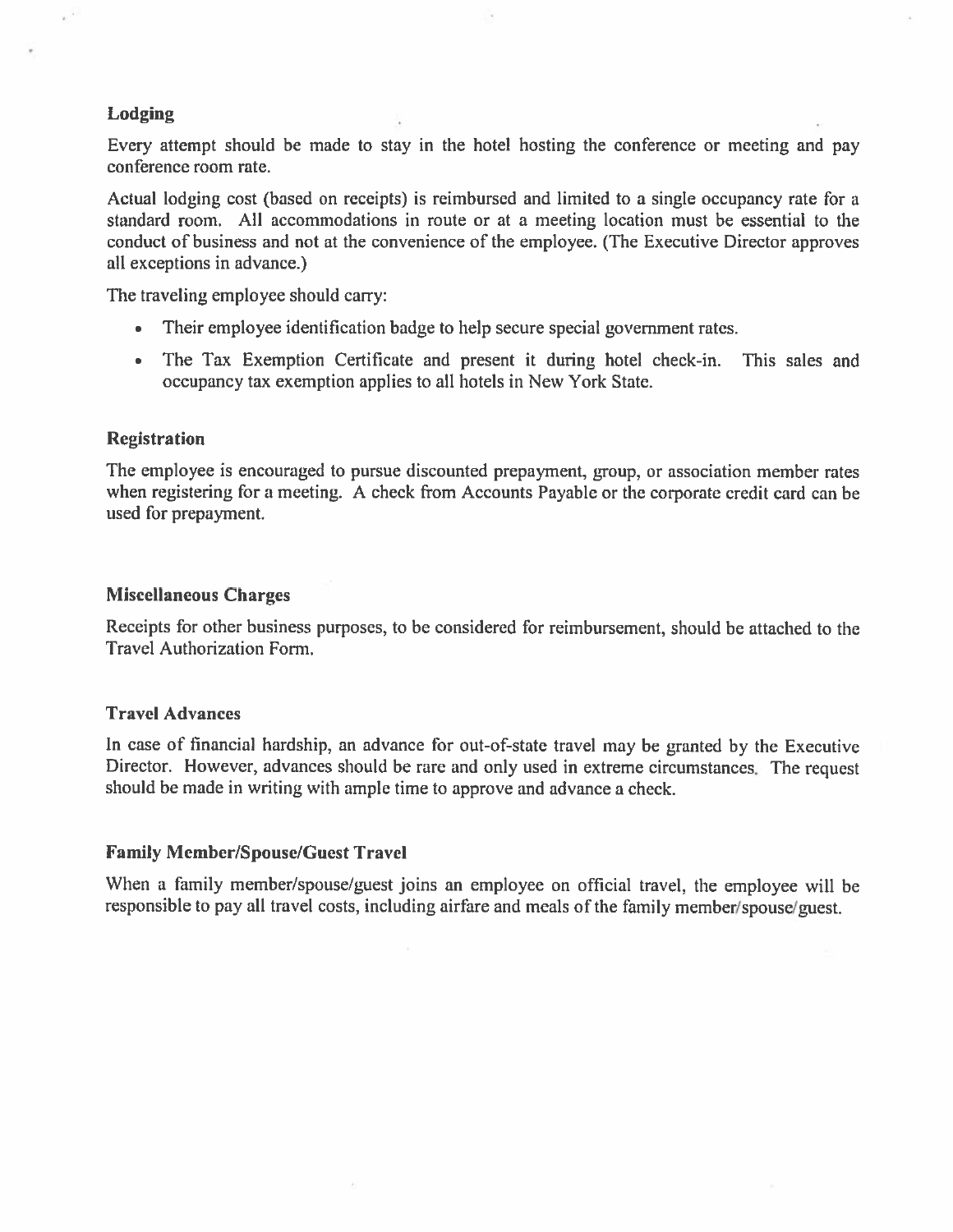## **MONROE COUNTY WATER AUTHORITY** POLICY REGARDING TIME AND ATTENDANCE FOR MANAGEMENT EMPLOYEES (READOPTED JULY 2018 2019)

#### Time and Attendance

ł

All management employees shall devote their full time, skills, labor and attention to their employment with the Water Authority. As such, all management employees shall be present at the Water Authority during regular business hours pursuant to the Water Authority's attendance policies and practices for employees, unless their normal duties require them to be off premises, and at all other times and locations as needed to carry out their duties. Additionally, with the prior written approval of the Executive Director, all management employees may undertake consultative work, speaking engagements, writing, lecturing, or other professional duties, obligations and activities, with or without remuneration, so long as such activities do not interfere with the full and faithful discharge of their duties and obligations as an employee of the Water Authority. All management employees will keep the Executive Director informed regarding such activities.

## **MONROE COUNTY WATER AUTHORITY** POLICY REGARDING COMPENSATION AND REIMBURSEMENT FOR MANAGEMENT EMPLOYEES READOPTED JULY 2018 2019

#### **Compensation and Reimbursement**

All management employees shall receive fair and reasonable compensation and benefits based upon the actual services provided by the employee as determined and reviewed by the Board consistent with Water Authority policies.

When direct payment by the Water Authority is not possible, all management employees shall be reimbursed for the actual amount incurred in connection with their activities for and on behalf of the Authority, including reasonable amounts expended for travel, lodging and meals in connection with conferences, seminars and similar matters (consistent with the Travel Policy) which are approved in advance by the Board and appropriated in the Water Authority budget.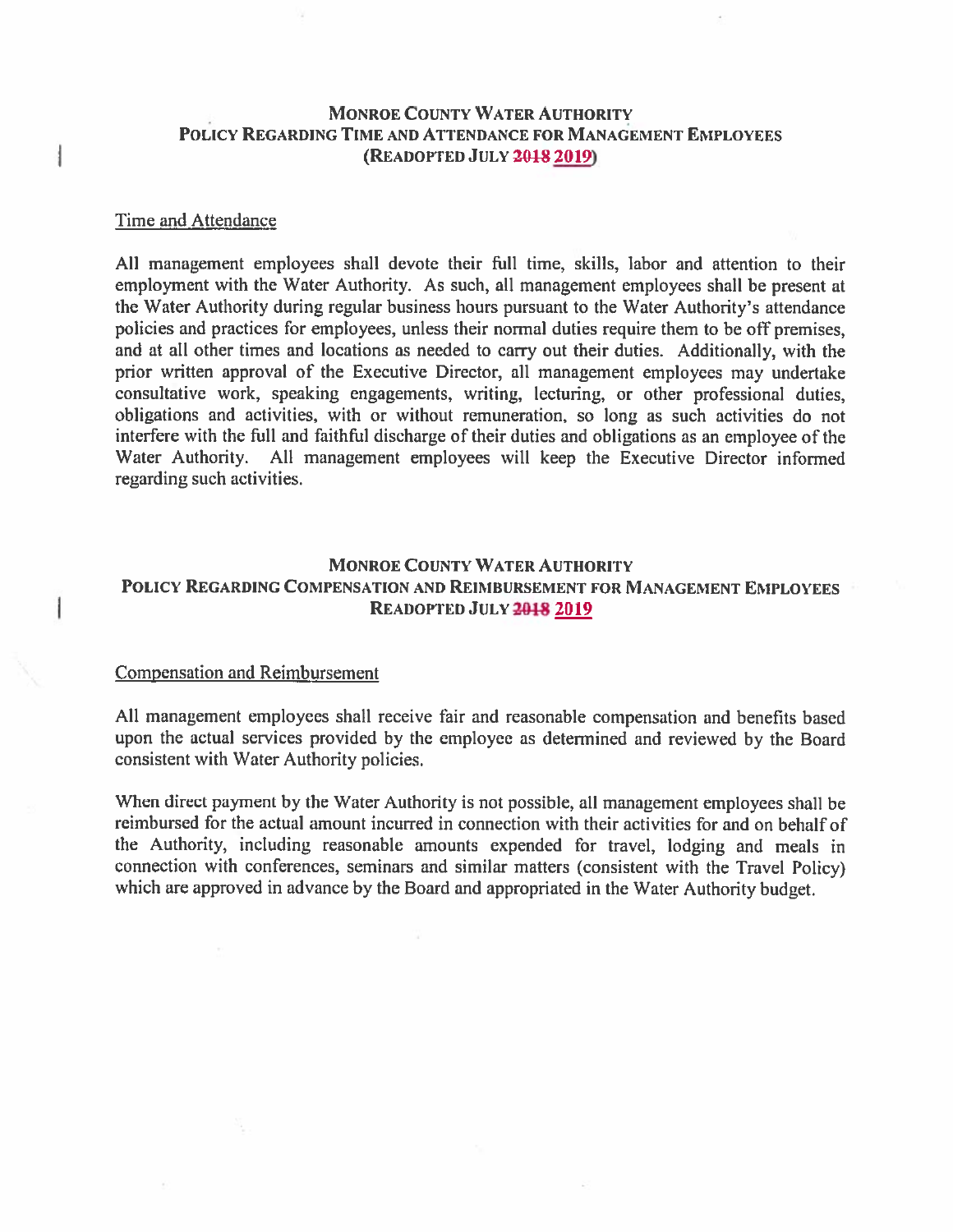# **MONROE COUNTY WATER AUTHORITY** POLICY REGARDING ACQUISITION AND ASSIGNMENT OF **MOBILE COMMUNICATION DEVICES REVISED JULY 2018 FOR READOPTION JULY 2019**

The following paragraphs set forth the policy for acquisition and assignment of mobile communication devices ("MCD's") by the Monroe County Water Authority (the "Authority").

- $\mathbf{1}$ . Business Purpose. The Authority conducts business in Monroe County and portions of each adjacent county. To facilitate communication with and between its employees, the Authority regularly acquires and issues to authorized employees various MCD's. For purposes of this policy, the term "mobile communication devices" includes cellular telephones, personal digital assistants, and similar electronic devices.
- $2.$ Authorization. Each Department Head shall determine for each employee whether such person's work assignment and duties require regular communications with the Authority, other employees or third parties, and whether providing such employee with a MCD would facilitate the business purposes of the Authority.
- $3<sub>1</sub>$ **Employee MCD Selection Options.** After authorization by the Department Head, the employee will have two choices:
	- Option 1: MCWA-Owned MCD The Authority will authorize assignment of a MCWAowned device to such employee. Under this option, the MCWA-owned MCD may be used for business purposes only. Personal use of a MCD may result in disciplinary action.

MCD Assignment: The employee will submit the completed and approved Mobile Communication Device Authorization Form to the Purchasing Agent to be assigned a MCD (or to maintain an existing MCD).

MCD Usage: The Authority shall issue MCD's for business-related purposes and reserves the right to cancel MCD service and recover MCD's at any time.

Monitoring MCD Usage: The Director of Finance or the Assistant to the Executive Director shall establish such procedures or guidelines as may be necessary to carry out this policy. Such procedures shall include (i) a process for monitoring the MCD usage to ensure that the employee has no personal usage, and (ii) periodic evaluations of whether MCD's previously issued continue to be needed and whether the rate plans previously selected continue to provide value.

Option 2: Employee-owned MCD with MCD Allowance - The employee may elect to maintain and use his/her personal MCD for business-related purposes and be eligible for an MCD monthly allowance. The allowance is based on a portion of MCWA's contract rate. The employee's MCD allowance is considered a working condition fringe benefit and currently is tax exempt.

> The employee may elect to assume the contract of an existing MCWA phone number or may work with the service carrier of his/her choice to obtain service.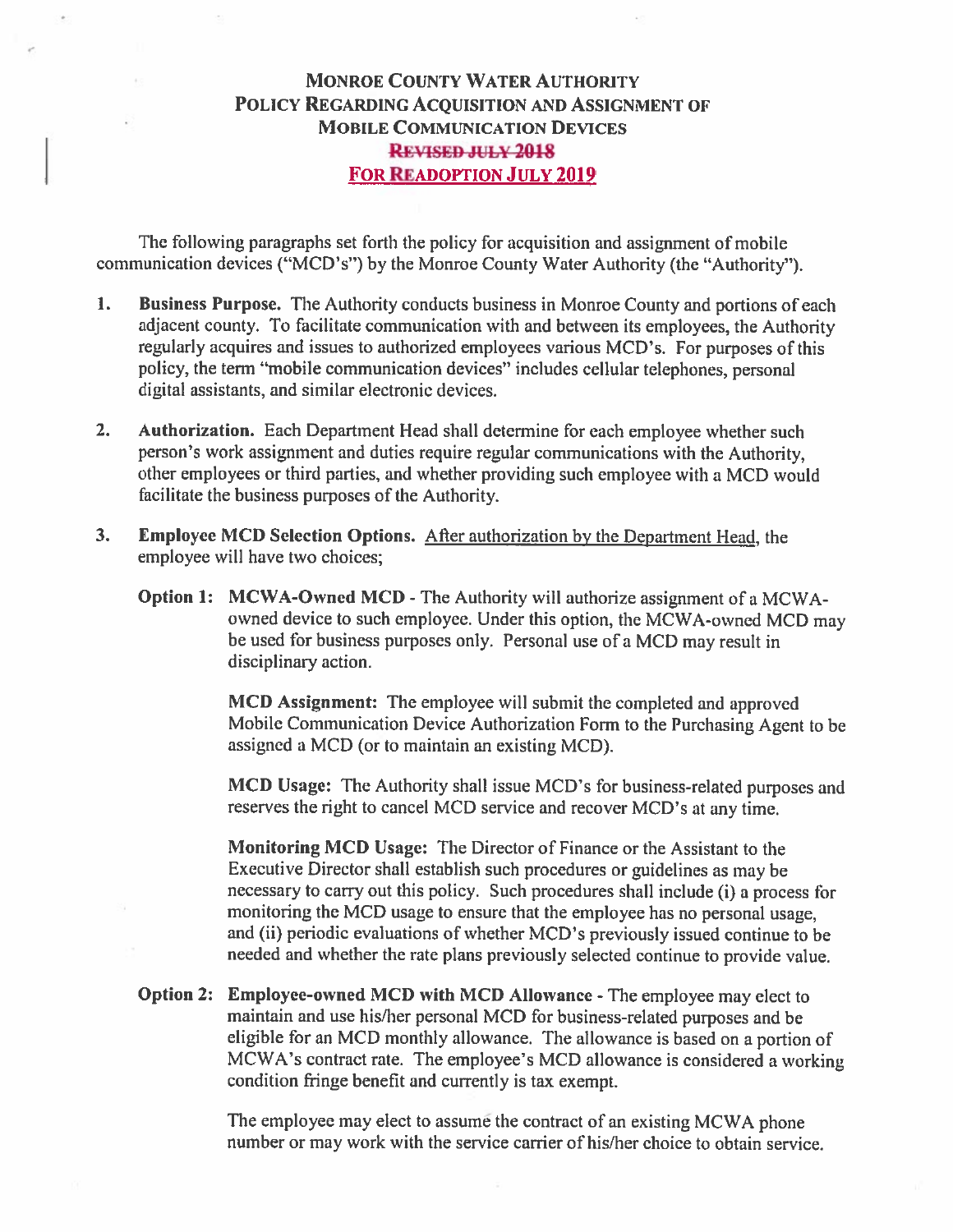Application for Allowance: The employee will submit the completed and approved Mobile Communications Device Allowance Authorization Form to the Human Resources department to set up payment.

Payment will be made as an addition to the employee's regular salary payment. Payment for monthly service allowance will be once a month. Note that the allowance does not constitute an increase in base pay and will not be included in any percentage calculations for increasing the employee's salary base.

Notice of Change: Once it is determined that the allowance is authorized and payment starts, the employee is required to notify his/her supervisor if the phone number changes.

Purchase of MCD Equipment: The employee is responsible for the purchase of MCD equipment (MCD, charger, ancillary equipment, etc.).

 $\overline{4}$ . Department Responsibilities and Documentation Requirements. Regardless of the MCD option chosen by the employee, Human Resources must maintain a file containing the original of each MCD Authorization Form. It is the Department Head's responsibility to review MCD needs in his/her department on an annual basis.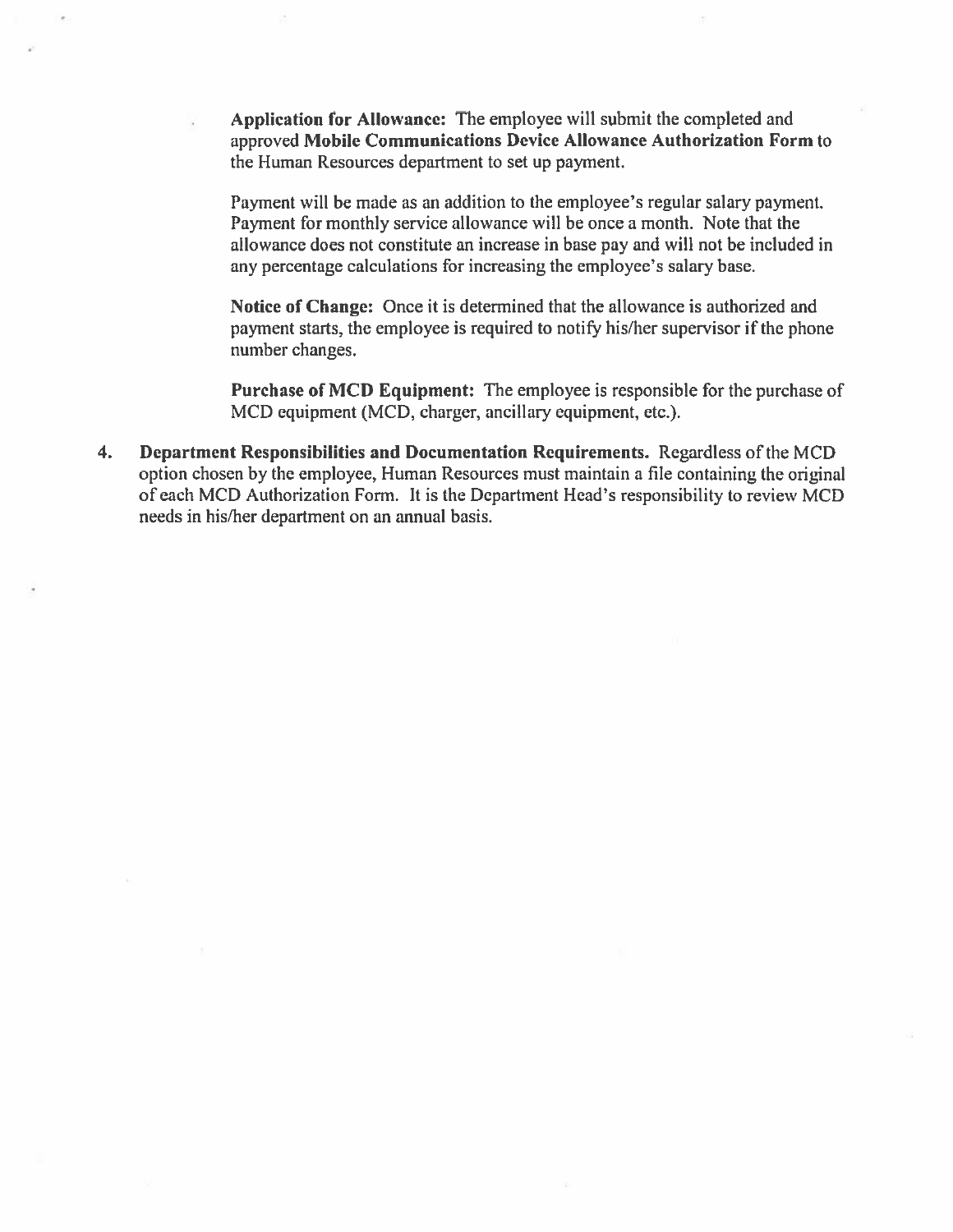## **MONROE COUNTY WATER AUTHORITY WHISTLEBLOWER POLICY** (READOPTED JULY-2018 2019)

The Monroe County Water Authority (the "Authority") provides whistleblower protection that complies with Section 75-b of the New York Civil Service Law and the recommendations of the New York State Authorities Budget Office.

#### **ARTICLE 1 DEFINITIONS**

These terms have the meanings set forth below:

#### $1.$ **Authority employee**

Any Member, officer and employee employed at the Authority, whether full-time, parttime, employed pursuant to contract, employees on probation and temporary employees.

#### $2<sub>1</sub>$ **Ethical violation**

Any instance of conduct prohibited under the Authority's Code of Ethics Policy or other misconduct, malfeasance, or inappropriate behavior by an Authority employee.

#### $3<sub>1</sub>$ **Good faith**

Information concerning potential wrongdoing is disclosed in "good faith" when the Authority employee making the disclosure reasonably believes such information to be true and reasonably believes that it indicates potential wrongdoing.

#### $\overline{4}$ . **Personnel action**

Any action affecting compensation, appointment, promotion, transfer, assignment, reassignment, reinstatement or evaluation of performance.

#### 5. **Whistleblower**

Any Authority employee who in good faith discloses information to the Authority or another governmental body concerning wrongdoing by another Authority employee, or concerning the business of the Authority itself.

#### $6.$ **Wrongdoing**

Any alleged corruption, fraud, criminal or unethical activity, misconduct, waste, conflict of interest, intentional reporting of false or misleading information, or abuse of authority engaged in by an Authority employee that relates to the Authority.

1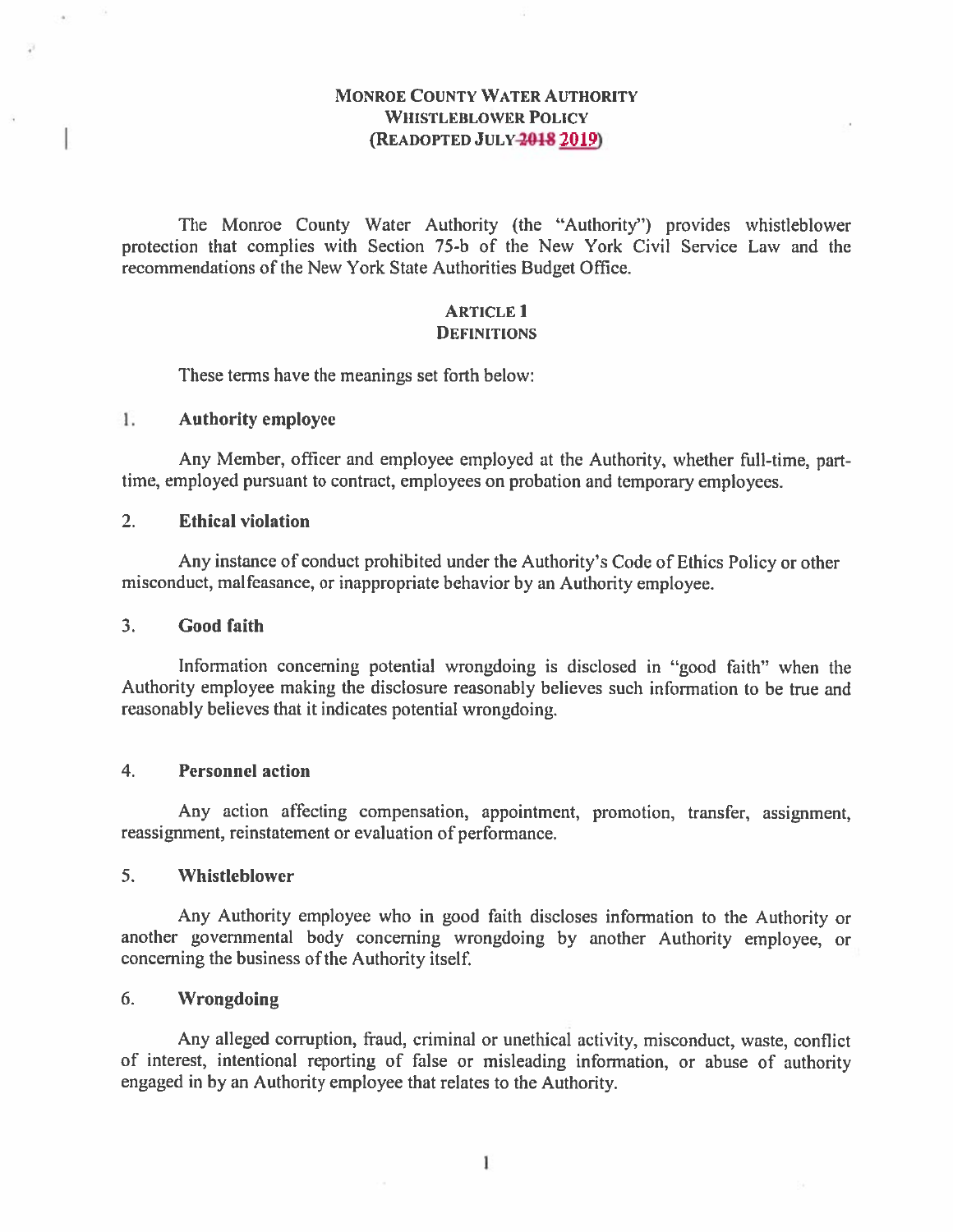#### **ARTICLE 2 REPORTING WRONGDOING**

All Authority employees who discover or know about potential wrongdoing concerning: (i) another Authority employee; (ii) a person having business dealings with the Authority; or (iii) the Authority, and who seek to disclose such information must do so in accordance with the following procedures:

- An Authority employee seeking to disclose wrongdoing must disclose any information  $\mathbf{1}$ . concerning such wrongdoing either orally or in a written report to a supervisor, the Authority's independent Ethics Board, the Authority's attorneys or a human resources representative. If an Authority employee believes in good faith that disclosing information concerning wrongdoing within the Authority would be wholly ineffective or lead to an adverse personnel action, he or she may instead disclose such information to the New York State Authorities Budget Office (toll free number 1-800-560-1770) or, if applicable, a law enforcement agency.
- $2.$ All Authority employees who discover or know about wrongdoing will report such wrongdoing in a prompt and timely manner.
- $3.$ To the greatest extent possible, the Authority will keep confidential the identity of the whistleblower and the substance of his or her allegations.
- $\overline{4}$ . Authority personnel and advisors who receive reports of wrongdoing will investigate and handle the claim in a timely and reasonable manner, which may include referring such information to the Authorities Budget Office or, if applicable, a law enforcement agency.

## **ARTICLE 3 NO RETALIATION OR INTERFERENCE**

- No Authority employee will retaliate against any whistleblower for disclosing potential 1. wrongdoing, whether by threat, coercion, or abuse of authority.
- $2.$ No Authority employee will interfere with the right of any other Authority employee by any improper means aimed at deterring disclosure of potential wrongdoing.
- No whistleblower will suffer harassment, retaliation or adverse personnel action. Any  $3.$ attempts at retaliation or interference against a whistleblower are strictly prohibited.
- $4.$ The Authority or other appropriate body will thoroughly investigate all allegations of retaliation against or interference with a whistleblower seeking to disclose potential wrongdoing.
- $5.$ Any Authority employee who retaliates against a whistleblower or attempts to interfere with a whistleblower's attempted disclosure will be subject to discipline by the Authority, which may include termination of employment.